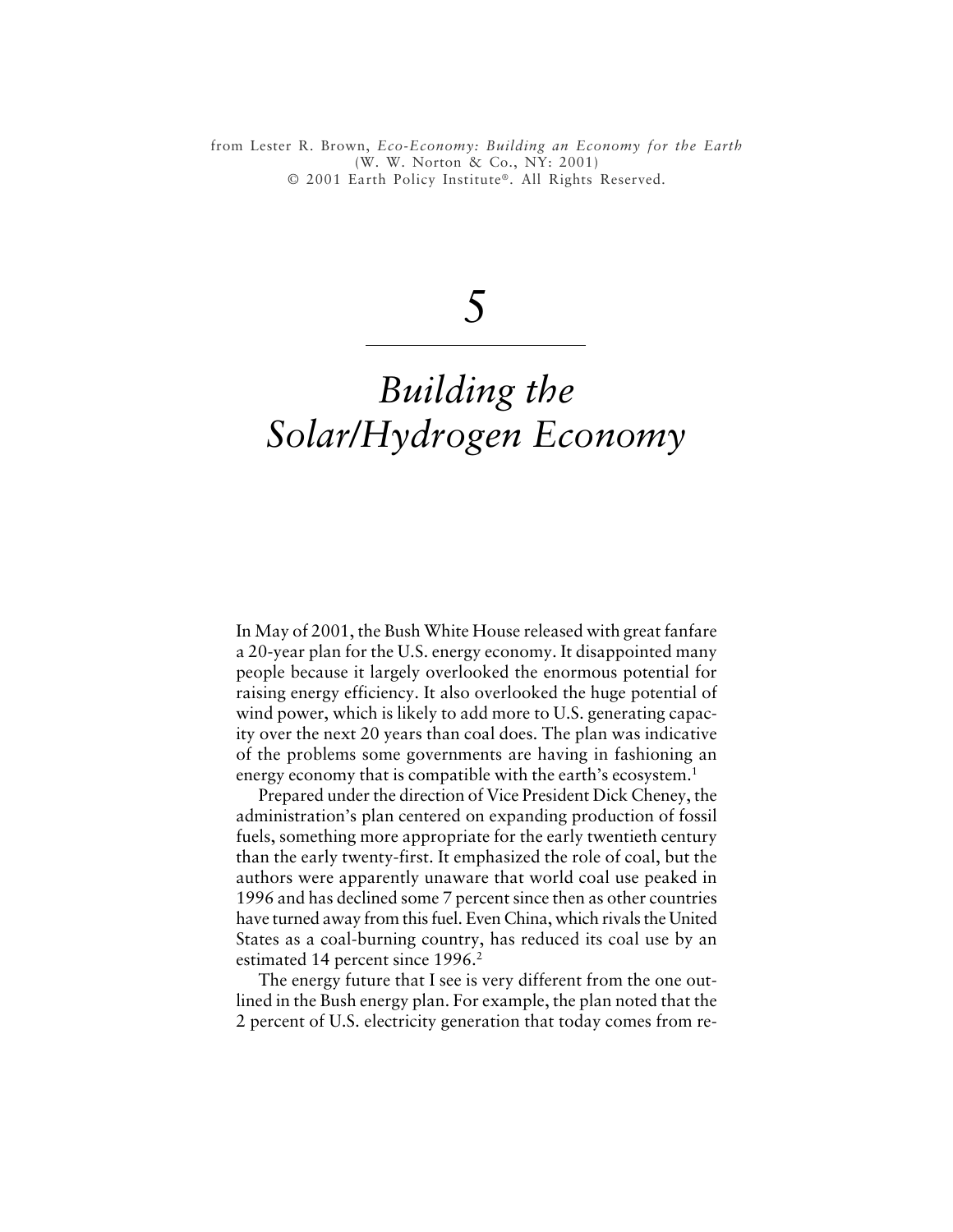newable sources, excluding hydropower, would increase to 2.8 percent in 2020. But months before the Bush energy plan was released, the American Wind Energy Association (AWEA) was projecting a staggering 60-percent growth in U.S. wind-generating capacity in 2001. Worldwide, use of wind power alone has multiplied nearly fourfold over the last five years, a growth rate matched only by the computer industry.<sup>3</sup>

Although the Bush energy plan does not reflect it, the world energy economy is on the edge of a major transformation. Historically, the twentieth century was the century of fossil fuels. Coal, already well established as a major fuel source in 1900, was joined by oil when the automobile came on the scene. It was not until 1967, however, that oil finally replaced coal as the workhorse of the world energy economy. Natural gas gained in popularity during the closing decades of the century as concern about urban air pollution and global climate change escalated, moving ahead of coal in 1999.<sup>4</sup>

As the new century begins, the Sun is setting on the fossil fuel era. The last several decades have shown a steady shift from coal, the most polluting and climate-disrupting fossil fuel, to oil, which is somewhat less environmentally disruptive, and then to natural gas, the cleanest and least climate-disrupting of the three. It is this desire for clean, climate-benign fuels—not the depletion of fossil fuels—that is driving the global transition to the solar/hydrogen  $\text{age.}^5$ 

In addition to world coal use peaking in 1996, oil production is expected to peak either in this decade or the next. Natural gas use will keep expanding somewhat longer because of its generous reserves and its popularity as a clean-burning, carbon-efficient fuel. Because it is a gas, it is also the ideal fuel for the transition from a carbon-based energy economy to one based on hydrogen. If it keeps expanding at 2 percent or so a year, as it has for the last decade, natural gas use will require the continued construction of pipelines and storage facilities—an infrastructure that can one day easily be adapted for hydrogen.<sup>6</sup>

Even the oil companies are now beginning to recognize that the time has come for an energy transition. After years of denying any link between fossil fuel burning and climate change, John Browne, the chief executive officer of British Petroleum (BP) announced his new position in a historic speech at Stanford University in May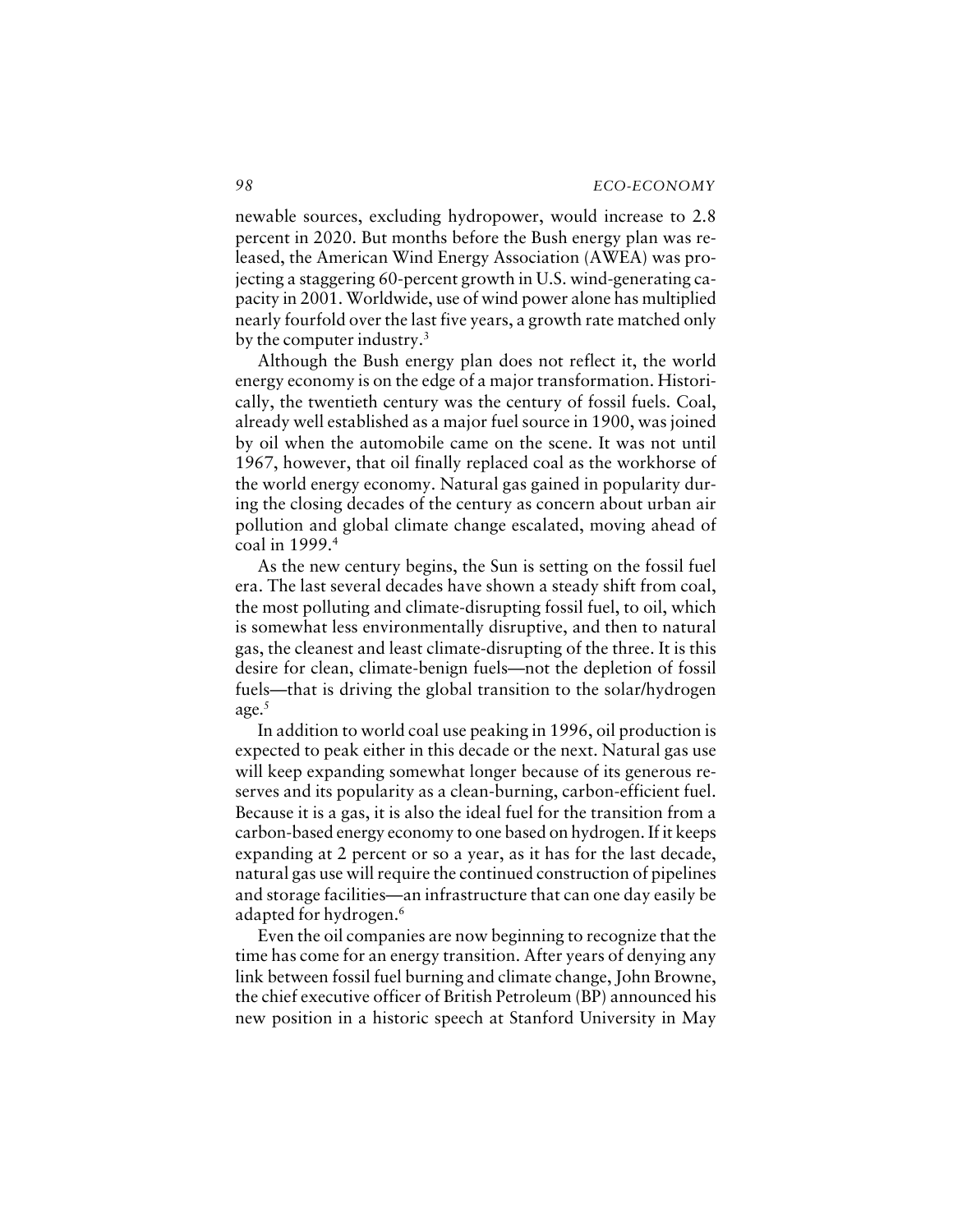1997. "My colleagues and I now take the threat of global warming seriously," said Browne. "The time to consider the policy dimensions of climate change is not when the link between greenhouse gases and climate change is conclusively proven, but when the possibility cannot be discounted and is taken seriously by the society of which we are a part. We in BP have reached that point." In February 1999, ARCO chief executive Michael Bowlin said at an energy conference in Houston, Texas, that the beginning of the end of the age of oil was in sight. He went on to discuss the need to shift from a carbon-based energy economy to a hydrogen-based one.<sup>7</sup>

Seth Dunn writes in *World Watch* magazine that a consortium of corporations led by Shell Hydrogen and DaimlerChrysler reached an agreement in 1999 with the government of Iceland to make that country the world's first hydrogen-powered economy. Shell is interested because it wants to begin developing its hydrogen production and distribution capacity, and DaimlerChrysler expects to have the first fuel cell–powered automobile on the market. Shell plans to open its first chain of hydrogen stations in Iceland.<sup>8</sup>

The signs of restructuring the global energy economy are unmistakable. Events are moving far faster than would have been expected even a few years ago, driven in part by the mounting evidence that the earth is indeed warming up and that the burning of fossil fuels is responsible.<sup>9</sup>

# **The Energy Efficiency Base**

When the new Bush energy plan was announced, many were surprised at the near-exclusive emphasis on expanding production, with little attention given initially to the potential for using energy more efficiently. In response, the Washington-based Alliance to Save Energy issued a counterproposal, one that would eliminate the need to build most of the 1,300 proposed power plants. It would also be far less costly and less polluting.<sup>10</sup>

Bill Prindle, Director of the Alliance's building and utility programs, pointed out that adopting the household appliance efficiency standards agreed to by both the Clinton and the Bush administrations would eliminate the need for 127 power plants by 2020. If the more stringent residential air conditioner efficiency standard that was approved by the Clinton administration were adopted, this would do away with the need for another 43 power plants.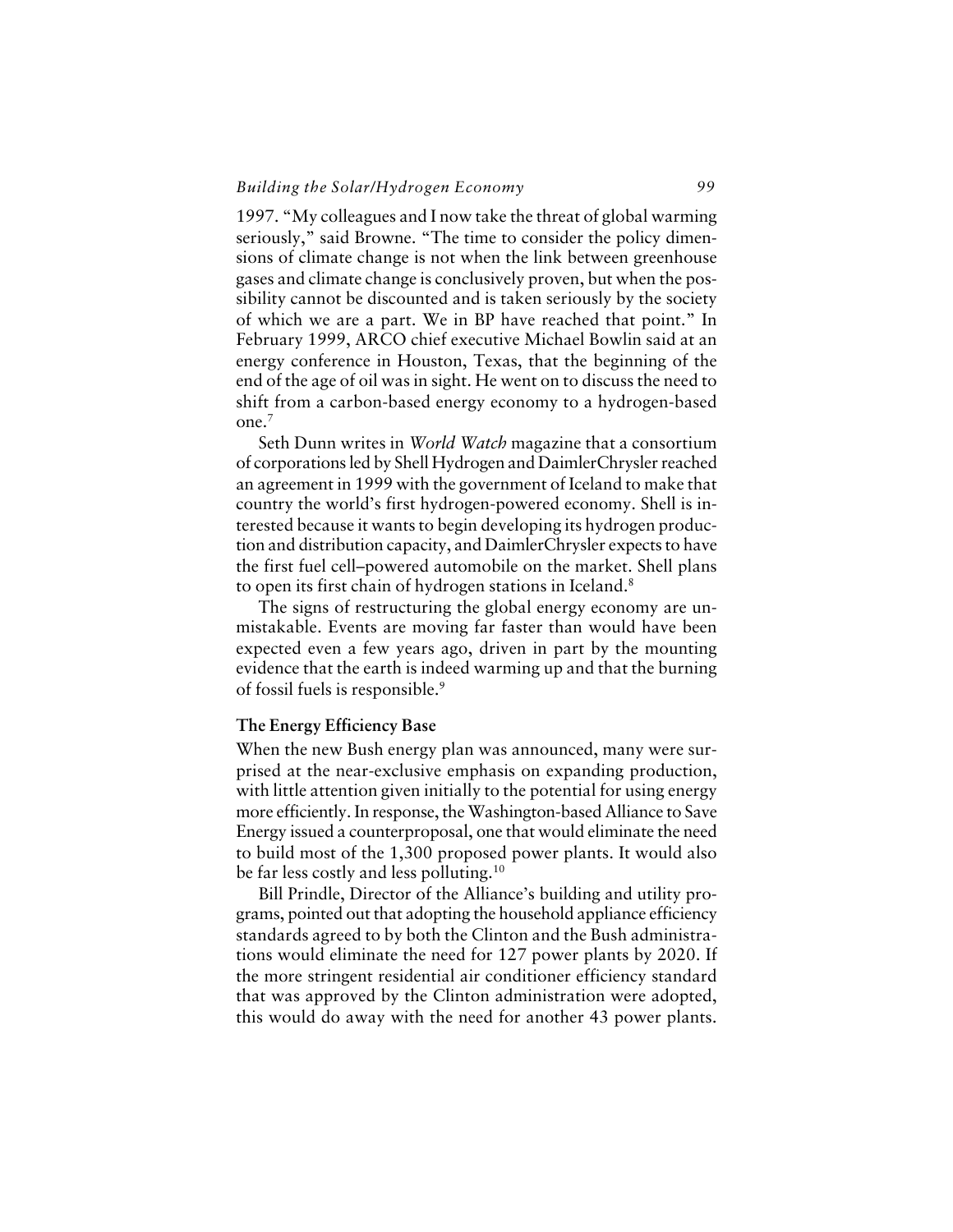### *100 ECO-ECONOMY*

Stronger standards for commercial air conditioning would take care of needing 50 plants. Increasing the energy efficiency of new buildings over the next 20 years using tax credits and energy codes would save another 170 plants. And improving the energy efficiency of existing buildings, including air conditioners, commercial lighting, and commercial cooling, would save 210 plants.<sup>11</sup>

Prindle's list goes on, but these five measures alone would eliminate the need for 600 power plants. The costs of the measures to avoid these plants would be far less than the cost of building them. All of these steps to save electricity are cost-effective, some of them offering 30 percent annual rates of return.<sup>12</sup>

Peter Coy, economics editor at *Business Week*, points out that time-of-day pricing of electricity, which would increase prices during the peak daytime hours and reduce them at night, would also greatly reduce the generating capacity needed. Although he did not calculate the number of plants that could be saved, it would undoubtedly eliminate the need for another large block.<sup>13</sup>

Amory Lovins of the Rocky Mountain Institute has gained a worldwide reputation selling the idea that it is cheaper to save energy than to buy it. In response to his persuasive presentations about the returns on investment in improved efficiency being often 30 percent or more a year, many companies have invested heavily in reducing their energy use. But even with the efficiency gains since the oil price hikes of the 1970s, Lovins believes that U.S. businesses could still cut their electric utility bills in half while making money doing so.<sup>14</sup>

Europe's example provides ample proof of the latent energy savings potential in the United States. Europeans routinely use 30 percent less energy per unit of gross national product than Americans do. The United States could easily meet its requirements for carbon reduction under the Kyoto Protocol by 2010 simply by moving to European efficiency levels, and these are far below the efficiency levels that are possible using state-of-the-art technologies.<sup>15</sup>

Although Europe is already well ahead of the United States in energy efficiency, individual countries are continuing to advance. In early August 2001, the British introduced a new tax scheme to encourage investment in energy-saving equipment. Expenditures on capital equipment can now be subtracted from taxable profits if the equipment meets established energy efficiency standards. Among the categories of equipment eligible for the tax break are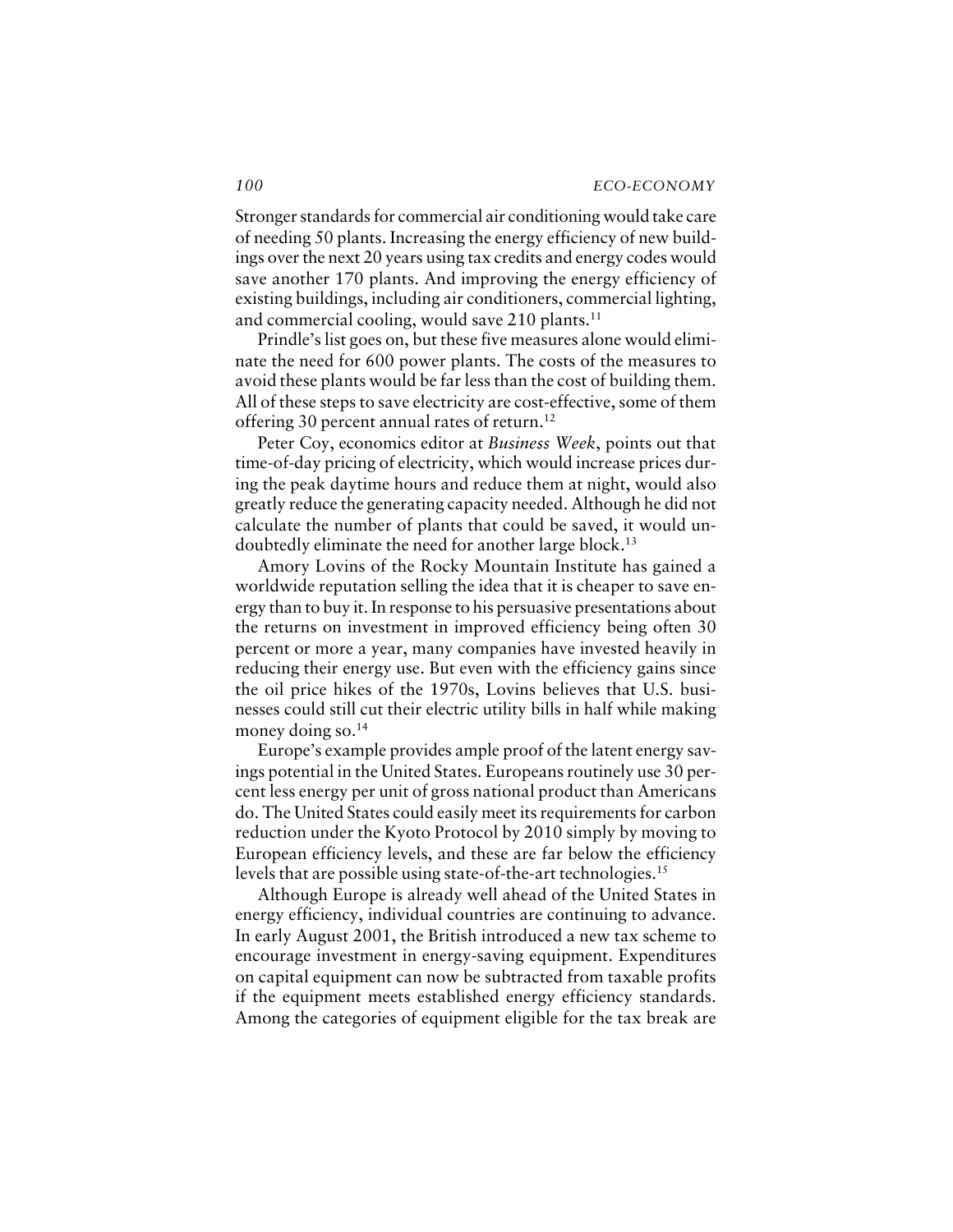# *Building the Solar/Hydrogen Economy 101*

cogeneration (combined heat and power), boilers, electric motors, lighting, and refrigeration. This plan was modeled on a similar system already operating successfully in the Netherlands.<sup>16</sup>

China is now setting the pace in increasing energy efficiency and reducing carbon emissions. Over the last four years, China has apparently reduced its carbon emissions, even while its economy grew 7 percent annually, using subsidy phaseouts for coal, market pricing for fuels, and new energy conservation initiatives. For example, China will soon start to produce a high-efficiency refrigerator that will use only half as much electricity as conventional models.<sup>17</sup>

Some of the worldwide potential for saving energy can be seen in the substitution of compact fluorescent lamps (CFLs) for traditional incandescent light bulbs. The compact fluorescent uses less than one fourth as much electricity, and though it costs more than an incandescent, it lasts 13 times as long. Over three years, using the light four hours a day, the electricity and bulb cost \$19.06 for a compact fluorescent and \$39.54 for an incandescent. Even excluding the labor costs of replacing the short-lived incandescent bulbs six times during the three years, the return on investing in a compact fluorescent lamp is still close to 30 percent a year.<sup>18</sup>

As I travel from country to country launching books and addressing conferences, I routinely check the light bulbs in hotel rooms. Some hotel chains use CFLs almost exclusively. Others use very few or none at all. The worldwide potential for investing in compact fluorescent lamps and closing power plants in the process is not only huge, it is also profitable.

Another area with enormous potential for efficiency improvements is automobile fuel. In the United States, which has one of the world's most inefficient vehicle fleets, the new 2001 models get an estimated 24.5 miles per gallon, down from the peak of 26.2 miles per gallon in 1987. Thus fuel efficiency dropped 6 percent when, given the advances in technology and growing concern about global warming, it should have been rising. Fortunately, at this writing, it appears that Congress may take the lead and establish new fuel efficiency standards for the next decade or so.<sup>19</sup>

The fuel efficiency among the 2001 models sold in the United States varies widely, ranging from the hybrid electric Honda Insight, which gets 68 miles per gallon on the highway and 61 in the city, to a Ferrari, with 13 miles per gallon on the highway and 8 in the city. Just above the Ferrari in the fuel ratings are several large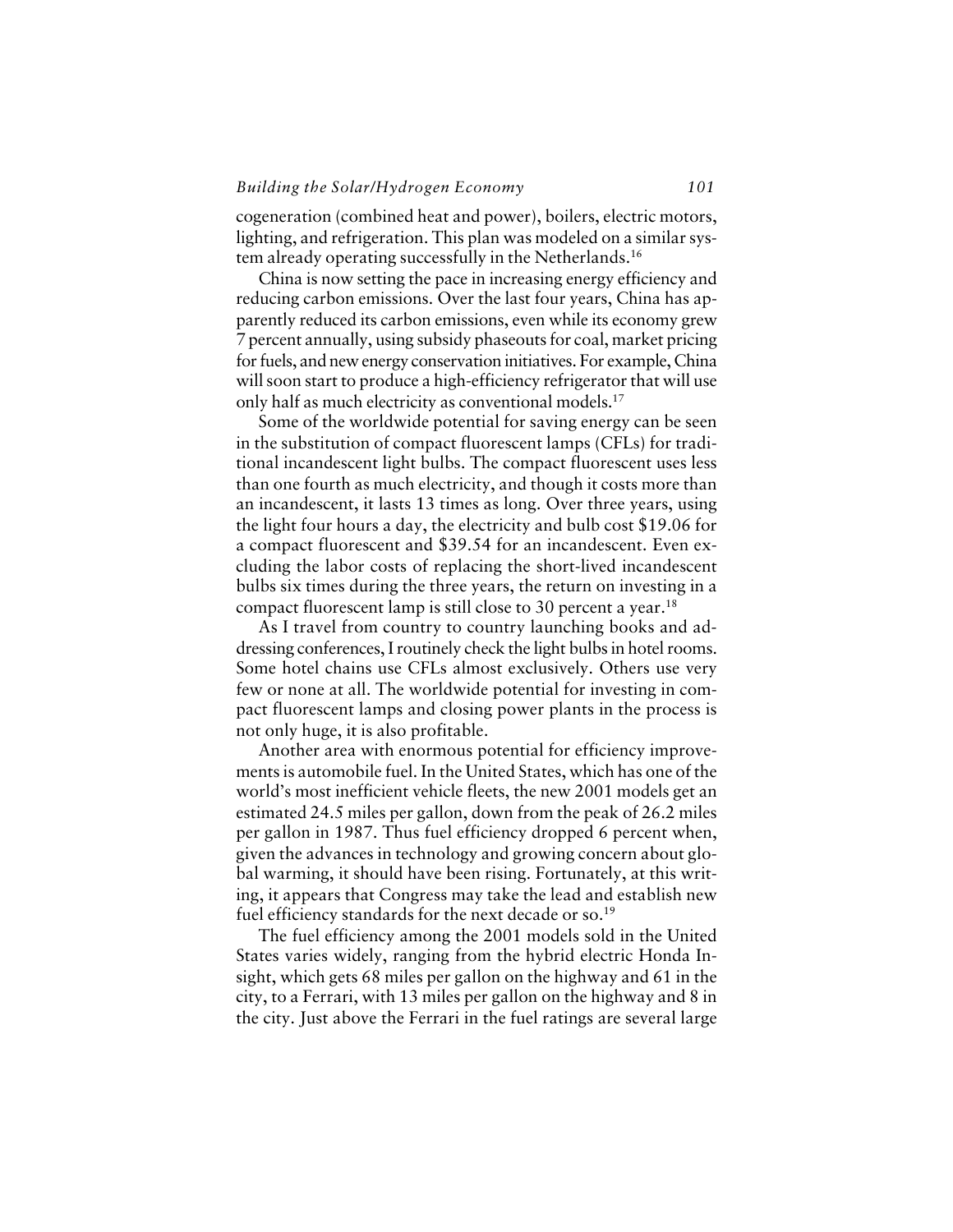sport utility vehicles. The more efficient cars on the market, such as the Honda Insight and the Toyota Prius, easily double the average fuel efficiency of the U.S. fleet, underlining the enormous potential for fuel savings.<sup>20</sup>

Regardless of the source of energy, it makes economic and environmental sense to make sure the energy is used efficiently. At a minimum, the world should be making all the investments in energy efficiency that are profitable with current prices. That alone would drop world energy use by a substantial amount.

Sometimes a simple measure can make a big difference. In Bangkok, the city government decided that at 9 p.m. on a given weekday evening, all major television stations would be co-opted in order to show a big dial with the city's current use of electricity. Once the dial appeared on the screen, everyone was asked to turn off unnecessary lights and appliances. As viewers watched, the dial dropped, reducing electricity use by 735 megawatts, enough to shut down two moderate-sized coal-fired power plants. For viewers, this visual experiment had a lasting effect, reminding them that individually they could make a difference and that collectively they could literally close power plants.<sup>21</sup>

The purpose of this section is simply to provide a sense of potential energy savings. A successful global effort in this direction would lower energy expenditures and help reduce air pollution and climate disruption while the new energy sources are coming online. Even as hydrogen-fueled engines are being developed, it would reduce vulnerability to oil price hikes—a matter of concern for many governments.

## **Harnessing the Wind**

The modern wind industry was born in California in the early 1980s in the wake of the oil price hikes of 1973 and 1979. Under the leadership of Governor Jerry Brown, the state added its own tax incentive to an existing federal one to develop renewable energy resources, creating an investment climate that yielded enough windgenerating capacity statewide to satisfy the residential needs of San Francisco. But after a fast beginning in California, U.S. interest in wind energy lagged, almost disappearing for a decade.<sup>22</sup>

While interest in wind energy was sagging in the United States, it was continuing to advance in Europe, led initially by Denmark, which had built many of the wind turbines that were installed in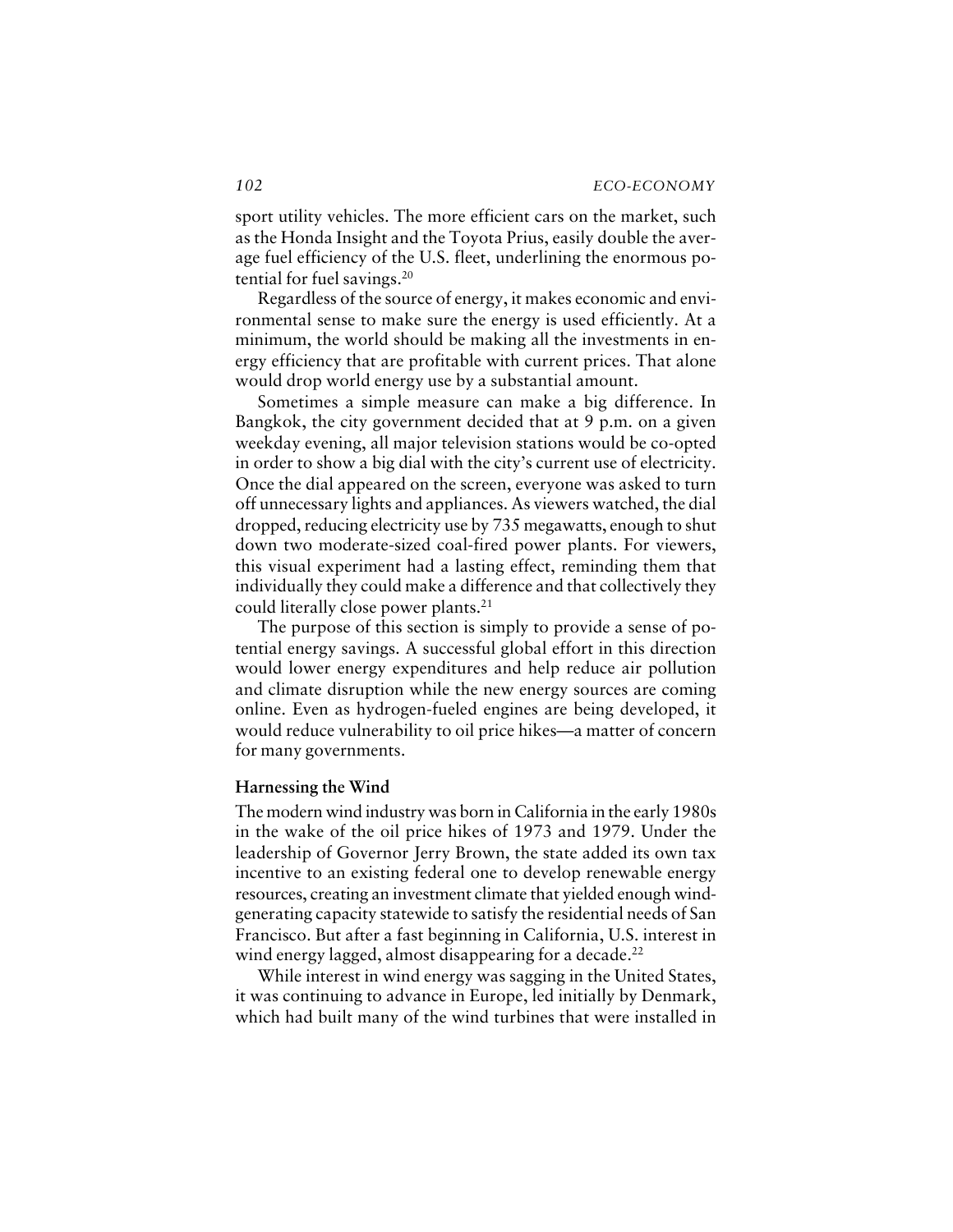California. From 1995 to 2000, as noted earlier, wind energy worldwide expanded nearly fourfold, a computer industry growth rate. (See Figure 5–1.) And the United States got back into the race, with AWEA projecting 60 percent growth in U.S. wind generating capacity in 2001.<sup>23</sup>

Today Denmark gets 15 percent of its electricity from wind power. For Schleswig-Holstein, the northernmost state of Germany, the figure is 19 percent—with some parts of that state getting an impressive 75 percent. Spain's industrial state of Navarra, starting from scratch six years ago, now gets 22 percent of its electricity from wind. But in terms of absolute generating capacity, Germany has emerged as the world leader, with the United States in second place. (See Table 5–1.) Spain, Denmark, and India round out the top five.<sup>24</sup>

Advances in wind turbine technology, drawing heavily on the aerospace industry, have lowered the cost of wind power from  $38¢$ per kilowatt-hour in the early 1980s to less than  $4\phi$  in prime wind sites in 2001. (See Figure 5–2.) In some locations, wind is already cheaper than oil or gas-fired power. With major corporations such as ABB, Royal Dutch Shell, and Enron plowing resources into this field, further cost cuts are in prospect.<sup>25</sup>

Wind is a vast, worldwide source of energy. The U.S. Great Plains are the Saudi Arabia of wind power. Three wind-rich states—North Dakota, Kansas, and Texas—have enough harnessable wind to meet

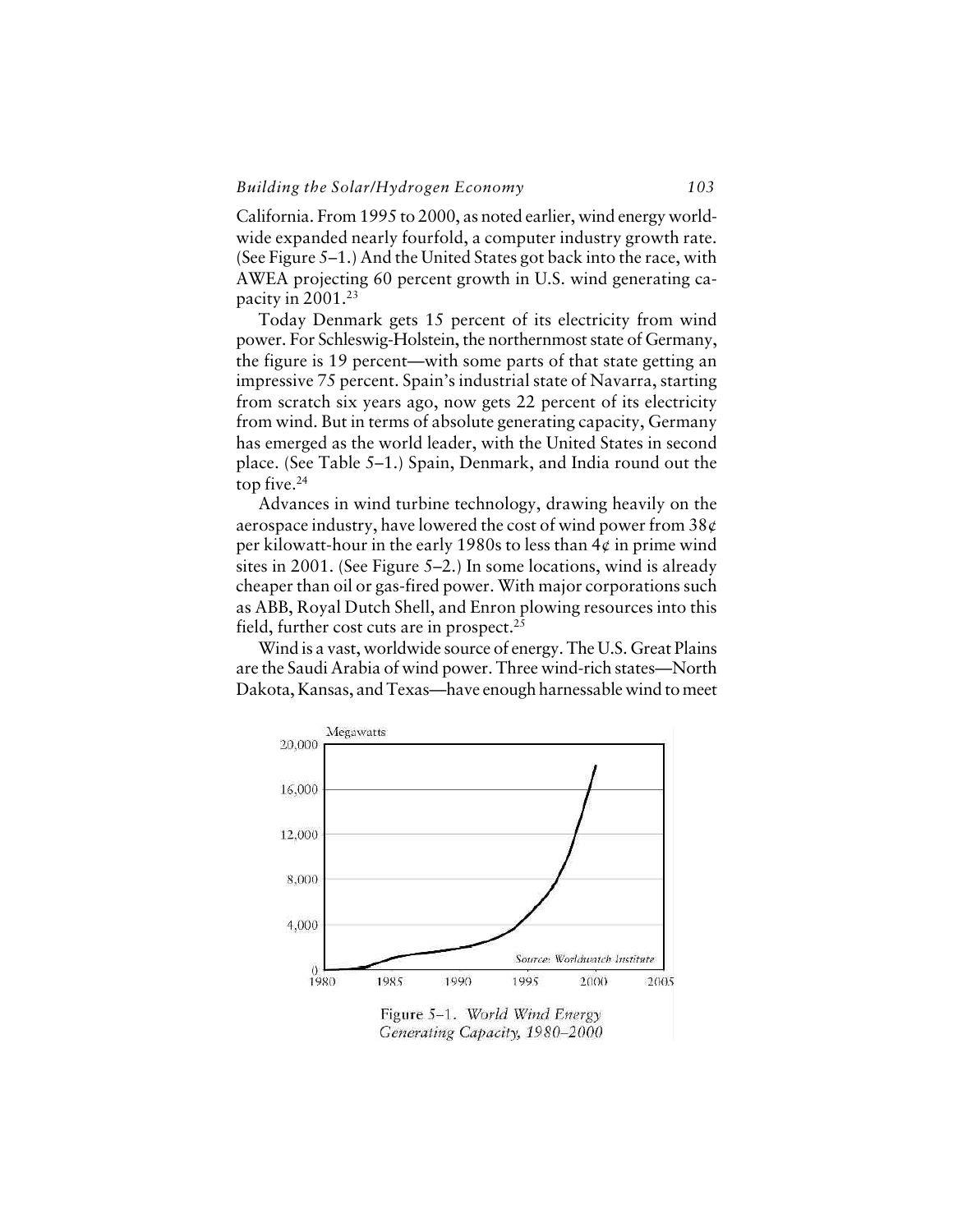| Country              | Capacity    |
|----------------------|-------------|
|                      | (megawatts) |
|                      |             |
| Germany              | 6,113       |
| <b>United States</b> | 2,554       |
| Spain                | 2,250       |
| Denmark              | 2,140       |
| India                | 1,167       |

### Table 5–1. *Wind Energy Generating Capacity in Selected Countries, 2000*

*Source:* See endnote 24.

national electricity needs. China can double its existing generating capacity from wind alone. Densely populated Western Europe can meet all its electricity needs from offshore wind power out to an ocean depth of 30 meters.<sup>26</sup>

As wind generating costs fall and as concern about climate change escalates, more and more countries are climbing onto the wind energy bandwagon. Beginning in December 2000, the scale of world wind energy development climbed to a new level. Early in the month, France announced it will develop 5,000 megawatts of wind power by 2010. Later in the month, Argentina announced a plan to develop 3,000 megawatts of wind power in Patagonia by 2010. Then in April 2001, the United Kingdom accepted offshore bids for 1,500 megawatts of wind power. In May, a report from Beijing indicated that China plans to develop some 2,500 megawatts of wind power by 2005.<sup>27</sup>

The actual growth in wind power is consistently outrunning earlier estimates. The European Wind Energy Association, which in 1996 had set a target of 40,000 megawatts for Europe by 2010, recently upped its goal to  $60,000$  megawatts.<sup>28</sup>

In the United States, wind power was once confined to California, but during the last three years wind farms coming online in Colorado, Iowa, Minnesota, Oregon, Pennsylvania, Texas, and Wyoming have boosted U.S. capacity by half—from 1,680 megawatts to 2,550 megawatts. (One megawatt of wind generating capacity typically supplies 350 homes.) The 1,500 or more megawatts to be added in 2001 will be located in a dozen states. A 300-megawatt wind farm under construction on the Oregon/Washington border, currently the world's largest, can supply 105,000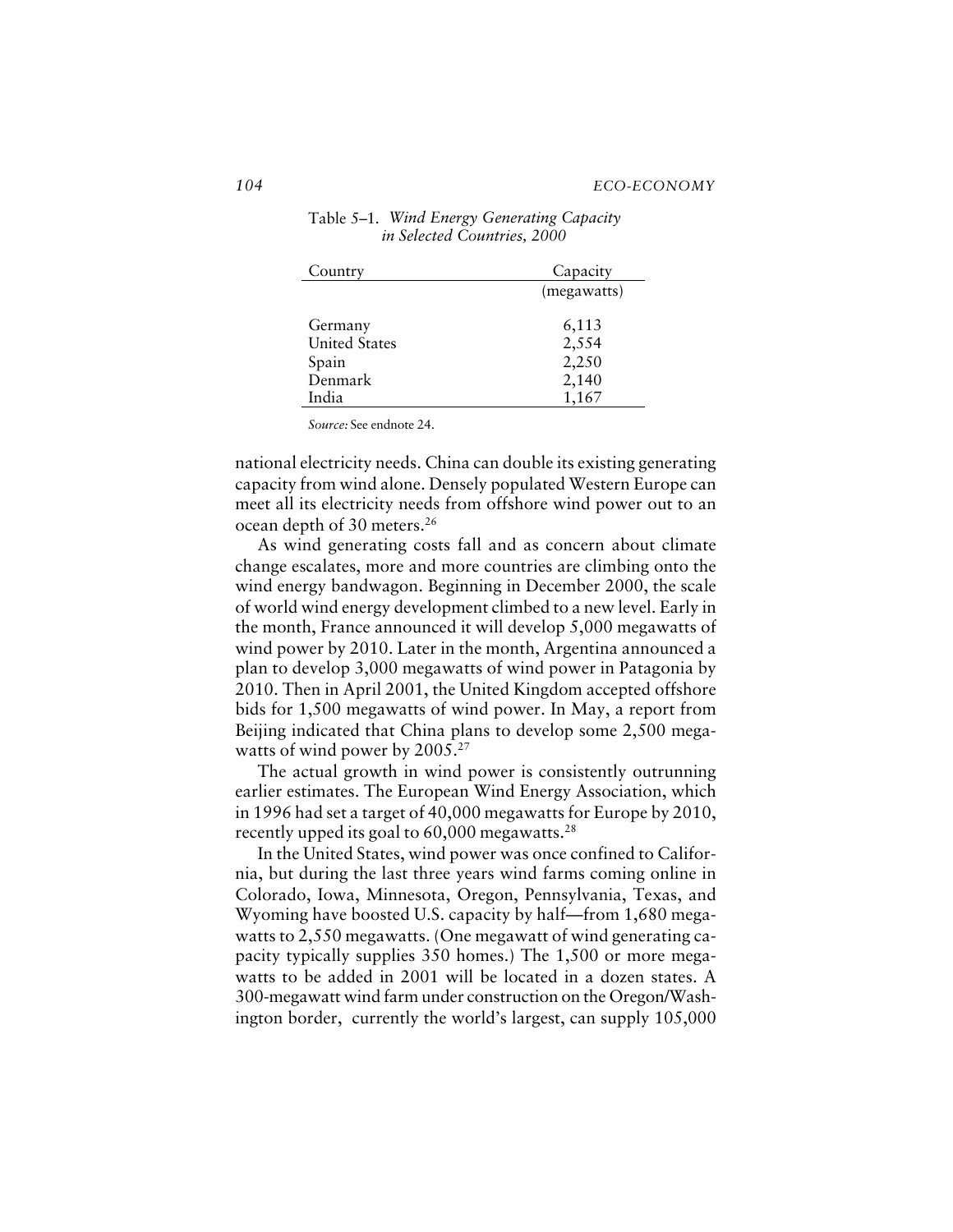### *Building the Solar/Hydrogen Economy 105*



Figure 5-2. Average Cost per Kilowatt-hour of Wind-powered Electricity in the United States, 1982, 1990, and 2001

homes with electricity.<sup>29</sup>

But this is only the beginning. The Bonneville Power Administration (BPA), a U.S. federal agency power supplier, indicated in February that it wanted to buy 1,000 megawatts of wind-generating capacity and requested proposals. Much to its surprise, it received enough proposals to build 2,600 megawatts of capacity in five states, with the potential of expanding these sites to over 4,000 megawatts. BPA, which may accept most of these proposals, expects to have at least one site online by the end of 2001.<sup>30</sup>

A 3,000-megawatt wind farm in the early planning stages in east central South Dakota, near the Iowa border, is 10 times the size of the Oregon/Washington wind farm. Named Rolling Thunder, this proposed project—initiated by Dehlsen Associates and drawing on the leadership of Jim Dehlsen, a wind energy pioneer in California—is designed to feed power into the Midwest around Chicago. It is not only large by wind power standards, it is one of the largest energy projects of any kind in the world today.<sup>31</sup>

Income from wind-generated electricity tends to remain in the community, bolstering local economies by providing local income, jobs, and tax revenue. One large advanced-design wind turbine, occupying a quarter-acre of land, can easily yield a farmer or rancher \$2,000 in royalties per year while providing the community with \$100,000 of electricity.<sup>32</sup>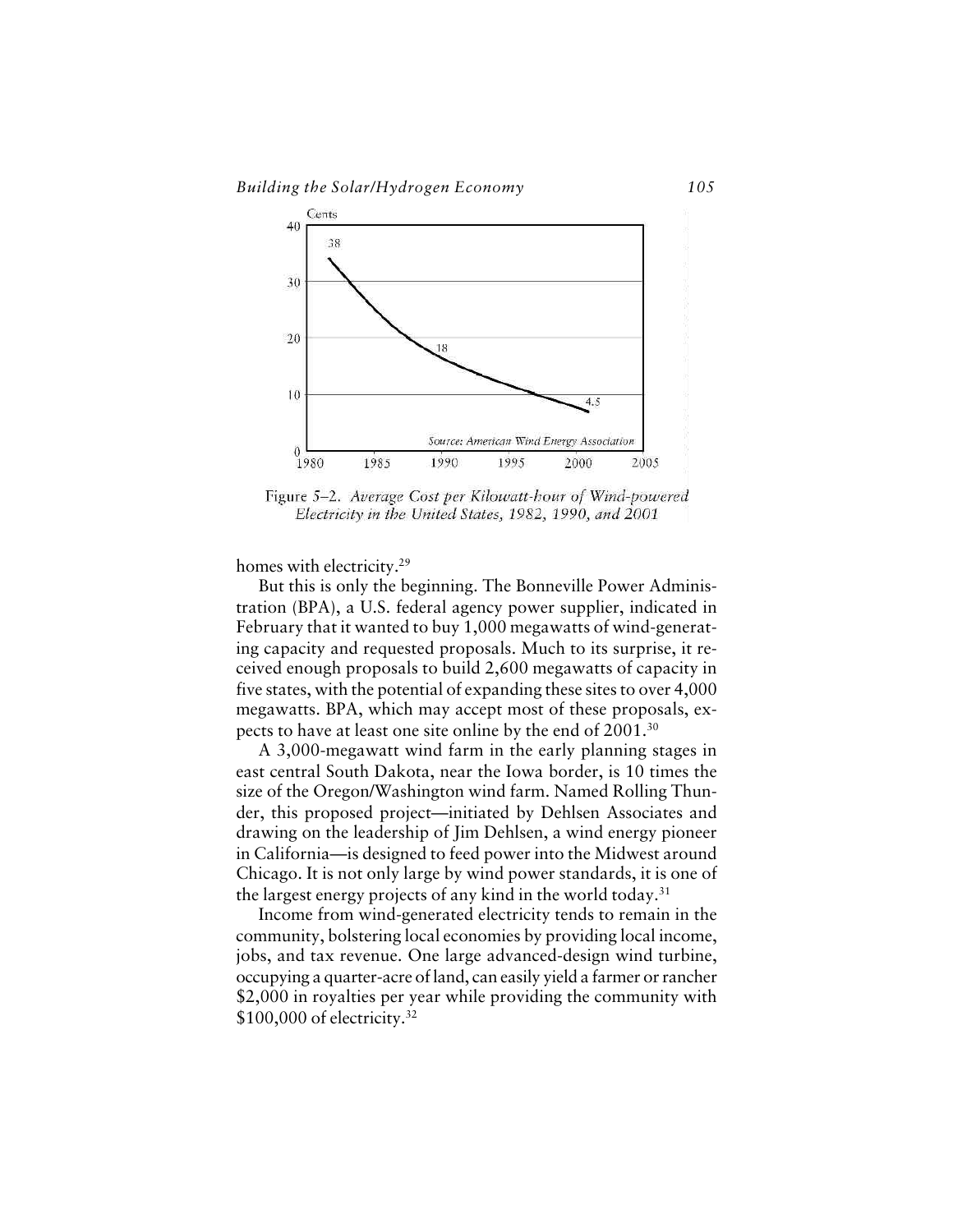### *106 ECO-ECONOMY*

For farmers and ranchers, discovering the value of their wind resources is like striking oil—except that the wind is never depleted. One of wind's attractions is that the turbines scattered about a farm or ranch do not interfere with the use of the land for farming or cattle grazing. For ranchers with prime wind sites, income from wind can easily exceed that from cattle sales. The wind boom can rejuvenate rural communities throughout the world.

Once we get cheap electricity from wind, we can use it to electrolyze water, splitting the water molecule into its component elements of hydrogen and oxygen. Hydrogen is the simplest of fuels and, unlike coal or oil, is entirely carbon-free. It is the fuel of choice for the new, highly efficient fuel cell engine on which every major auto manufacturer is now working. DaimlerChrysler plans to market fuel cell–powered cars by 2003. Ford, Toyota, and Honda will probably not be far behind.<sup>33</sup>

Surplus wind power can be stored as hydrogen and used in fuel cells or gas turbines to generate electricity, leveling supply when winds are variable. Wind, once seen as a cornerstone of the new energy economy, is likely to become its foundation.

With the advancing technologies for harnessing wind and powering motor vehicles with hydrogen, we can now see a future in which U.S. farmers and ranchers supply not only much of the country's electricity, but much of the hydrogen for its fleet of automobiles as well. For the first time, the United States has the technology to divorce itself from Middle Eastern oil.

Within the United States, a new lobby is developing for wind power. In addition to the wind industry and environmentalists, U.S. farmers and ranchers are now also urging lawmakers to support development of this abundant alternative to fossil fuels.<sup>34</sup>

In manufacturing the turbines that convert wind into electricity, Denmark is the world leader. Sixty percent of all the turbines installed in 2000 were either manufactured by Danish companies or licensed by them. This illustrates how a country can translate foresight and a strong environmental commitment into a dominant position in the fast-emerging eco-economy. The United States, although now experiencing an extraordinary growth in wind energy development, is struggling to get back into the race in the manufacturing of wind energy turbines. The first utility-scale wind turbine manufacturing facility to be built in the United States outside of California has recently started operation in Champaign, Illinois,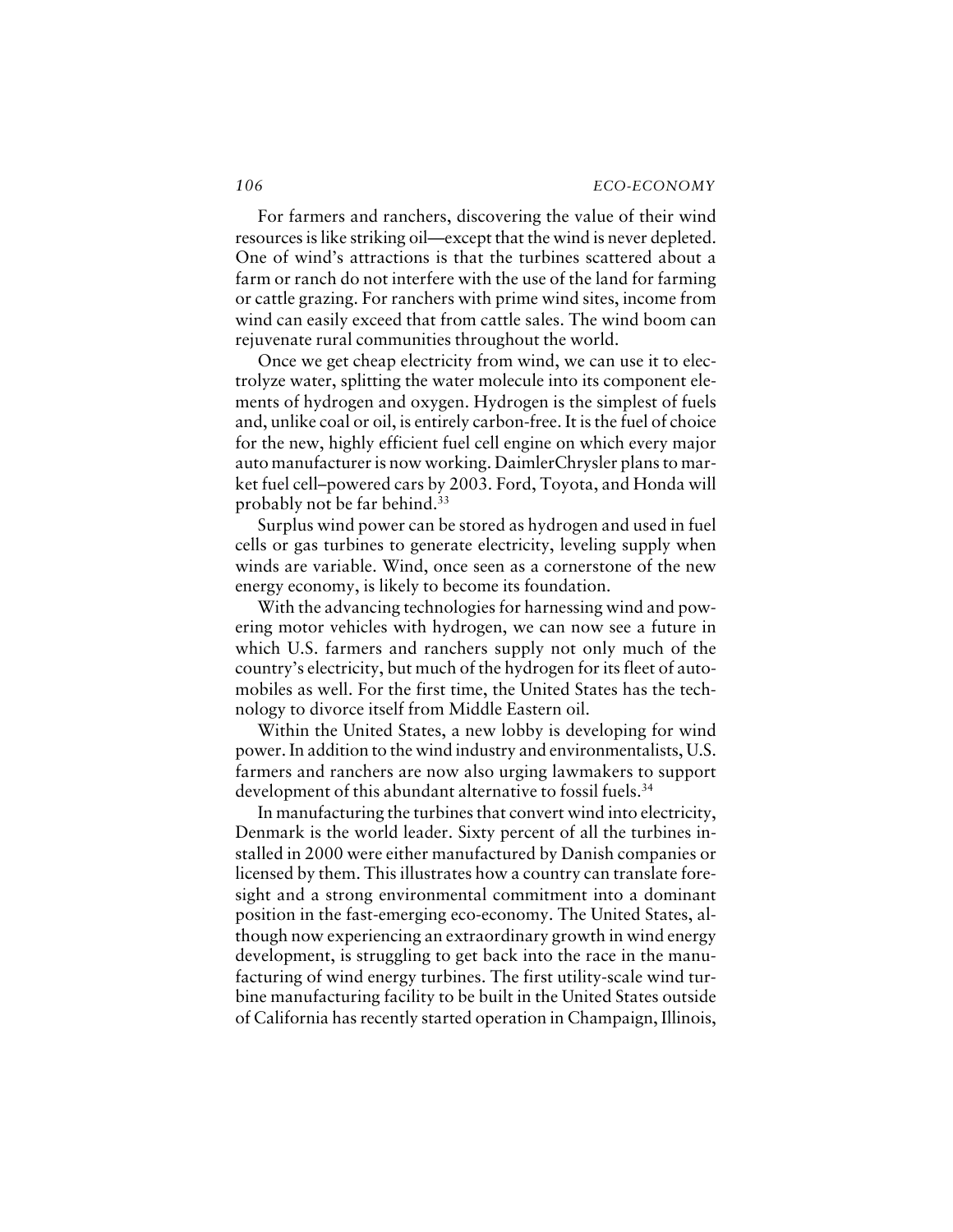in the heart of the Corn Belt.<sup>35</sup>

The world is beginning to recognize wind for what it is—an energy source that is both vast and inexhaustible, an energy source that can supply both electricity and hydrogen for fuel. In the United States, farmers are learning that two harvests—crops and energy are better than one. Political leaders are realizing that harnessing the wind can contribute to both energy security and climate stability. And consumers opting for green electricity are learning that they can help stabilize climate. This is a winning combination.

# **Turning Sunlight into Electricity**

After wind power, the second fastest growing source of energy solar cells—is a relatively new one. In 1952, three scientists at Bell Labs in Princeton, New Jersey, discovered that sunlight striking a silicon-based material produced electricity. The discovery of this photovoltaic or solar cell opened up a vast new potential for generating electricity.<sup>36</sup>

Initially very costly, solar cells could be used only for high-value purposes such as providing the electricity to operate satellites. Another early economical use was powering pocket calculators. Once run on batteries, pocket calculators now typically rely on a thin strip of silicon for power.

The next use to become economical was providing electricity in remote sites, such as summer mountain homes in industrial countries and villages in developing countries not yet linked to an electrical grid. In the more remote villages, it is already more economical to install solar cells than to build a power plant and connect the villages by grid. By the end of 2000, about a million homes worldwide were getting their electricity from solar cell installations. An estimated 700,000 of these were in Third World villages. $37$ 

As the cost of solar cells continues to decline, this energy source is becoming competitive with large, centralized power sources. For many of the 2 billion people in the world who do not have access to electricity, small solar cell arrays provide a shortcut, an affordable source of electricity. In villages in the Peruvian highlands, for example, village families spend roughly \$4 a month on candles. For just a bit more, they can have much higher quality lighting from solar cells. In some Third World communities not serviced by a centralized power system, local entrepreneurs are investing in solar cell generating facilities and selling the energy to village families.<sup>38</sup>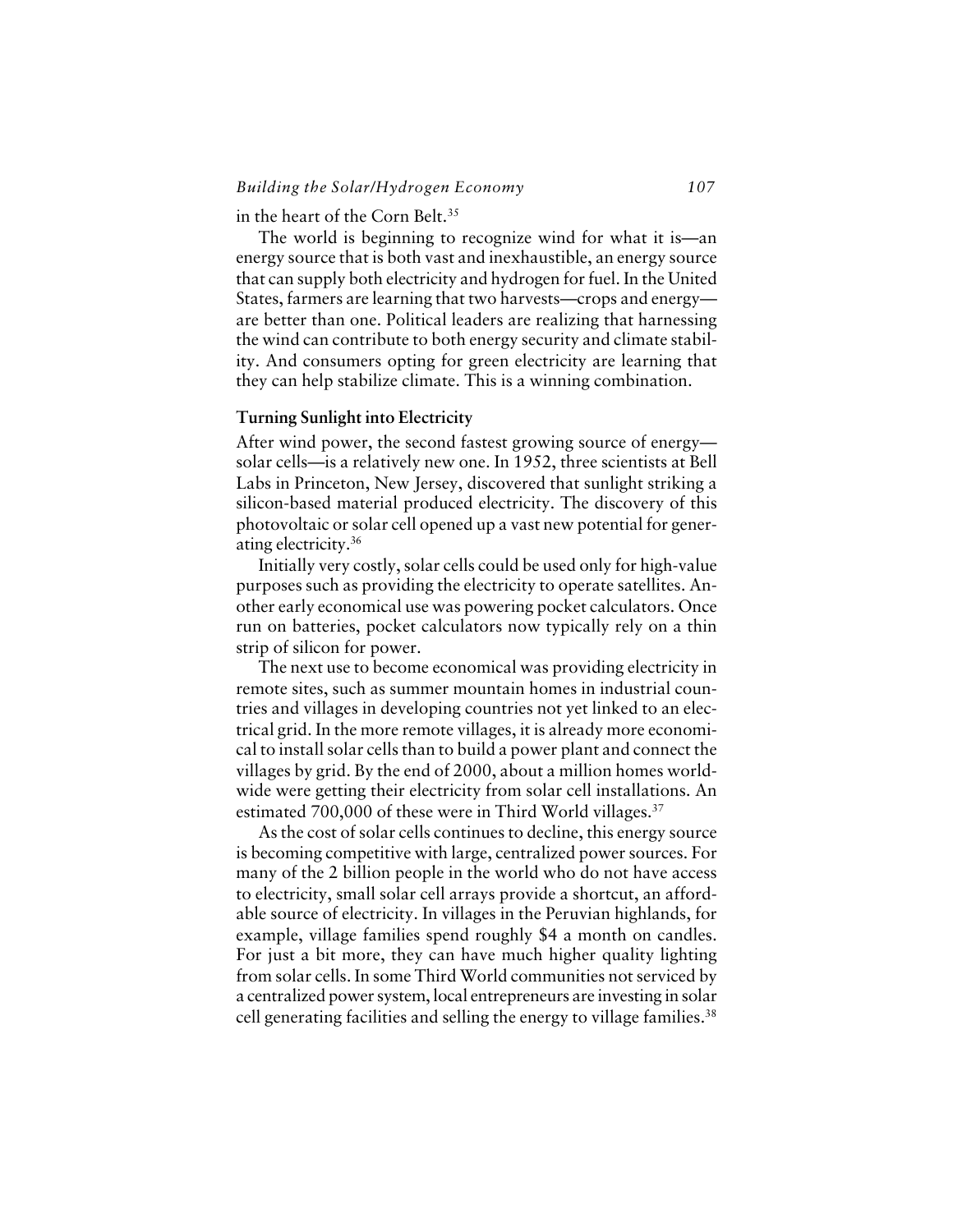### *108 ECO-ECONOMY*

Perhaps the most exciting technological advance has been the development of a photovoltaic roofing material in Japan. A joint effort involving the construction industry, the solar cell manufacturing industry, and the Japanese government plans to have 4,600 megawatts of electrical generating capacity in place by 2010, enough to satisfy all of the electricity needs of a country like Estonia.<sup>39</sup>

With photovoltaic roofing material, the roof of a building becomes the power plant. In some countries, including Germany and Japan, buildings now have a two-way meter—selling electricity to the local utility when they have an excess and buying it when they do not have enough.<sup>40</sup>

Newly constructed office buildings in the United States, Germany, and Switzerland have incorporated photovoltaic materials in their facades to generate electricity. Nothing in the appearance of these buildings would indicate to the casual observer that their glass walls and windows are in fact small power plants.

Growth in the sales of photovoltaic cells averaged 20 percent a year from 1990 to 2000. Then in 2000, sales jumped by 43 percent. Over the last decade, worldwide sales of photovoltaic cells have increased more than sixfold—from 46 megawatts of capacity in 1990 to 288 megawatts in 2000. (See Figure  $5-3$ .)<sup>41</sup>

 The big three in solar cell manufacturing are Japan, the United States, and the European Union. In 1999, production of solar cells in Japan alone jumped to 80 megawatts, pushing it into first place ahead of the United States. A large share of the solar cells produced



Figure 5-3. World Photovoltaic Shipments, 1971-2000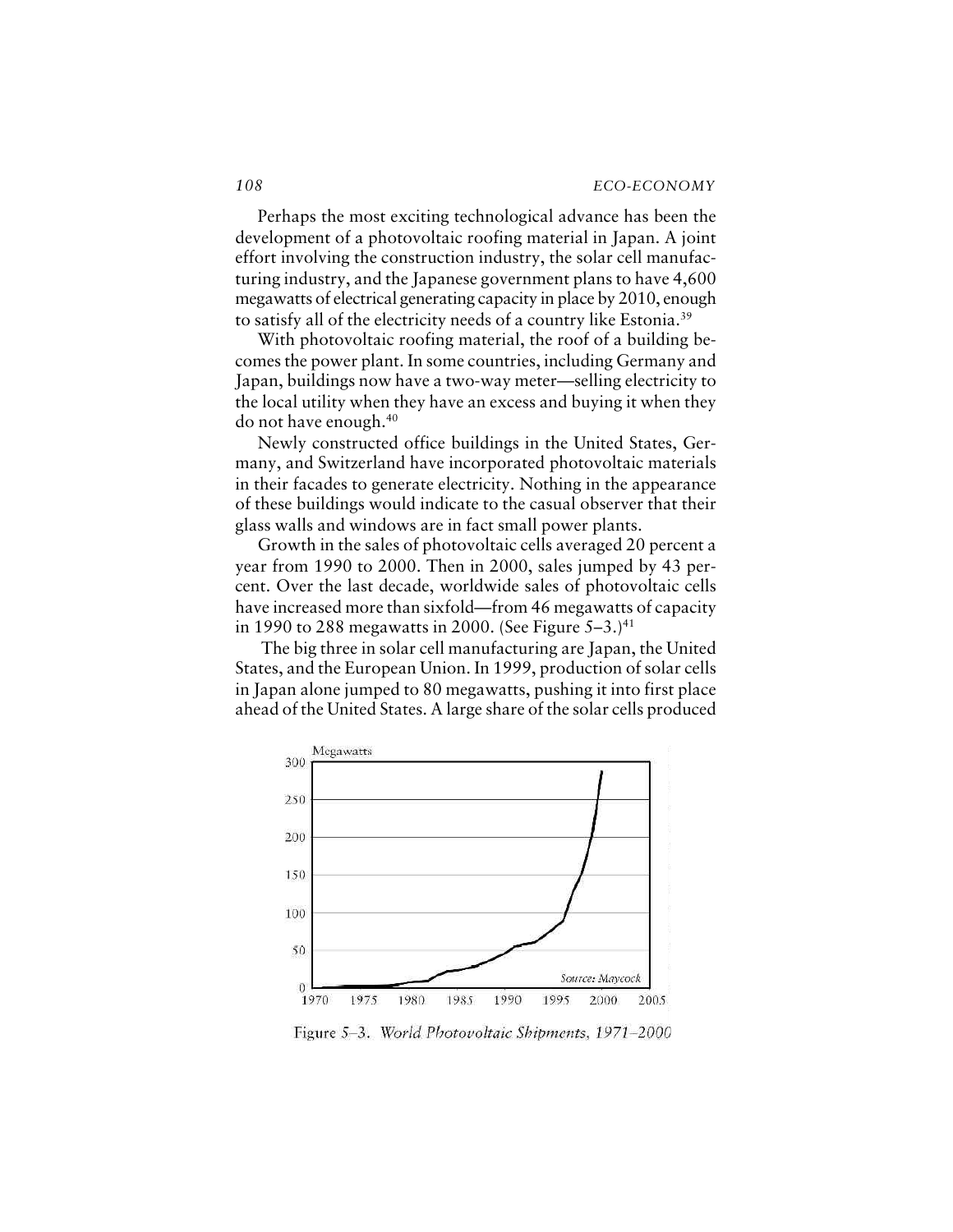in the United States, which reached 60 megawatts in 1999, was exported to developing countries. Europe is currently in third place, with 40 megawatts of production in 1999, but its capacity expanded by more than half when Royal Dutch Shell and Pilkington Glass opened a 25-megawatt solar cell manufacturing facility in Germany.<sup>42</sup>

When BP merged with Amoco, it also acquired Solarex, the solar cell arm of Amoco, making BP overnight the world's third-ranking manufacturer of solar cells after Sharp and Kyocera, both of Japan. Siemens/Shell is in fourth place. The world solar cell market is marked by intense competition among companies and among countries. One reason leading industrial countries have ambitious solar roof programs is to help develop their solar cell manufacturing industries.<sup>43</sup>

Japan, Germany, and the United States all have strong programs to support this industry. The new Shell/Pilkington manufacturing facility in Germany was built in response to a vigorous German program to increase the use of solar energy, particularly on rooftops. In contrast to the Japanese, which rely on a cash subsidy to the buyers of solar roofing systems, the German government offers a bonus price for solar cell electricity and uses low-interest loans to encourage investment. Germany has a 100,000 Roofs program, with a goal of installing 300 megawatts of solar cells by 2005. The U.S. Million Solar Roofs program was launched in 1997. Although it is an impressive goal, government financial support is not nearly as strong as in Japan and Germany. Italy, too, has begun to move forward on the solar front, with a 10,000 Solar Roofs program.<sup>44</sup>

The potential in the solar arena is enormous. Aerial photographs show that even in the notoriously cloudy climate of the British Isles, putting solar cells on the country's existing roofs could generate 68,000 megawatts of power on a bright day, about half of Britain's peak power demand.<sup>45</sup>

The costs of solar cells has fallen from more than \$70 per watt of production capacity in the 1970s to less than \$3.50 per watt today. And it is expected to continue dropping, possibly falling to only \$1 per watt as technologies advance and as manufacturing capacity expands by leaps and bounds. Research designed to improve photovoltaic technology is under way in literally hundreds of laboratories. Scarcely a month goes by without another advance in either photovoltaic cell design or manufacturing technology.46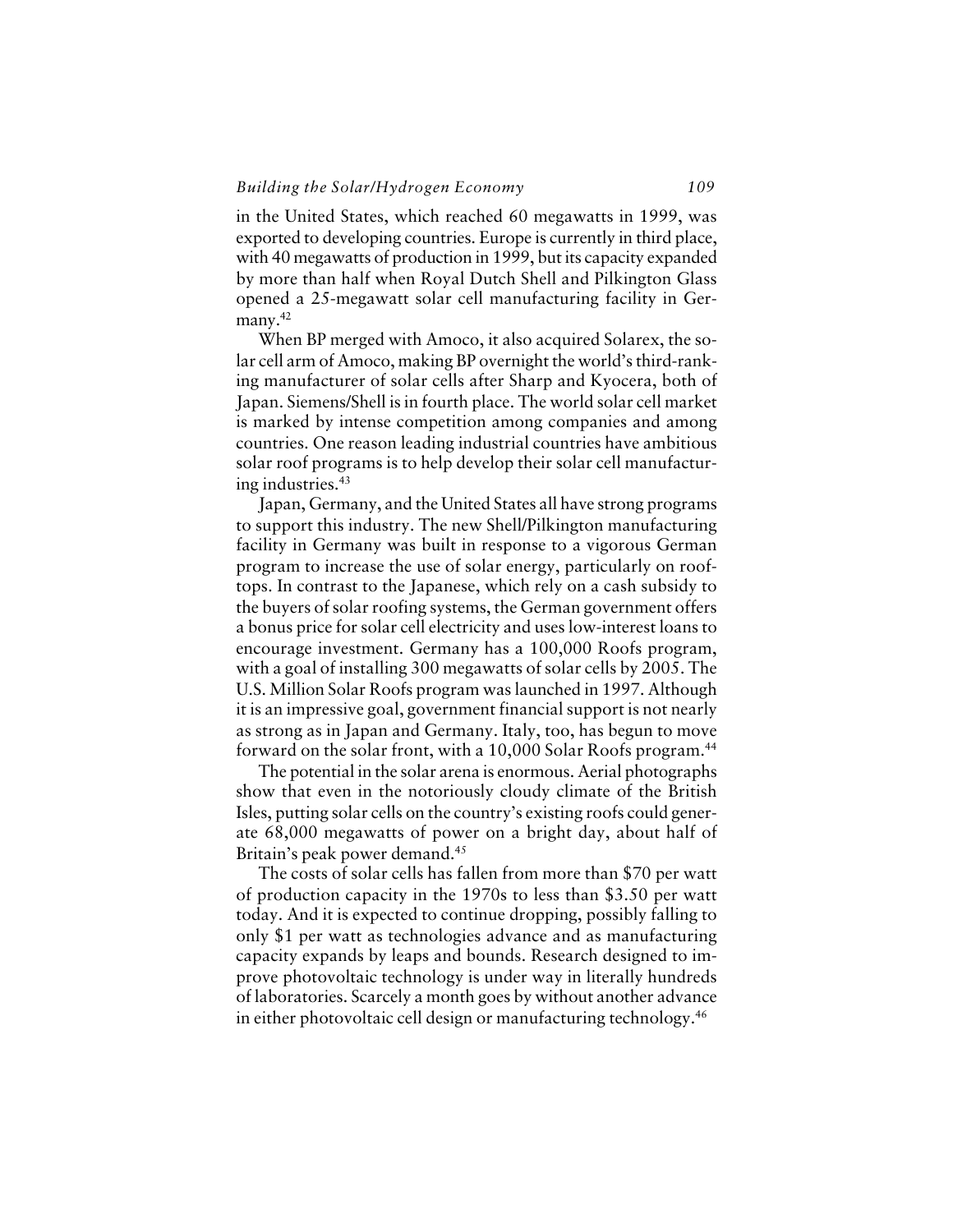# **Tapping the Earth's Heat**

In contrast to other sources of renewable energy, such as wind power, solar cells, and hydropower, which rely directly or indirectly on sunlight, geothermal energy comes from within the earth itself. Produced radioactively within the earth and by the pressures of gravity, it is a vast resource, most of which is deep within the earth. Geothermal energy can be economically tapped when it is relatively close to the surface, as evidenced by hot springs, geysers, and volcanic activity.

This energy source is essentially inexhaustible. Hot baths, for example, have been used for millennia. It is possible to extract heat faster than it is generated at any local site, but this is a matter of adjusting the extraction of heat to the amount generated. In contrast to oil fields, which are eventually depleted, properly managed geothermal fields keep producing indefinitely.

Geothermal energy is much more abundant in some parts of the world than in others. The richest region is the vast Pacific Rim. In the East Pacific, geothermal resources are found along the coastal regions of Latin America, Central America, and North America all the way to Alaska. On the west side, they are widely distributed in Eastern Russia, Japan, the Korean Peninsula, China, and island countries such as the Philippines, Indonesia, New Guinea, Australia, and New Zealand.<sup>47</sup>

This buried energy source is used directly both to supply heat and to generate electricity. When used for heat, hot water or steam is typically pumped from underground, heat is extracted, and then the water is re-injected into the earth. Electricity can be generated from hot water pumped from beneath the earth's surface, from steam extracted directly, or from steam produced by circulating water into fissures in hot rock below the surface. Geothermal energy extracted directly can be used for space heating, as in Iceland, where it heats some 85 percent of buildings; for hot baths where springs bring geothermal energy to the surface, as in Japan; and for generating electricity, as in the United States.<sup>48</sup>

First harnessed for electricity generation in Italy in 1904, geothermal energy is now used in scores of countries, although in many cases it is used primarily to supply hot water to bath houses. During the first seven decades of the twentieth century, the growth in geothermal electrical generating capacity was modest, reaching only 1,100 megawatts in 1973. With the two oil price hikes in 1973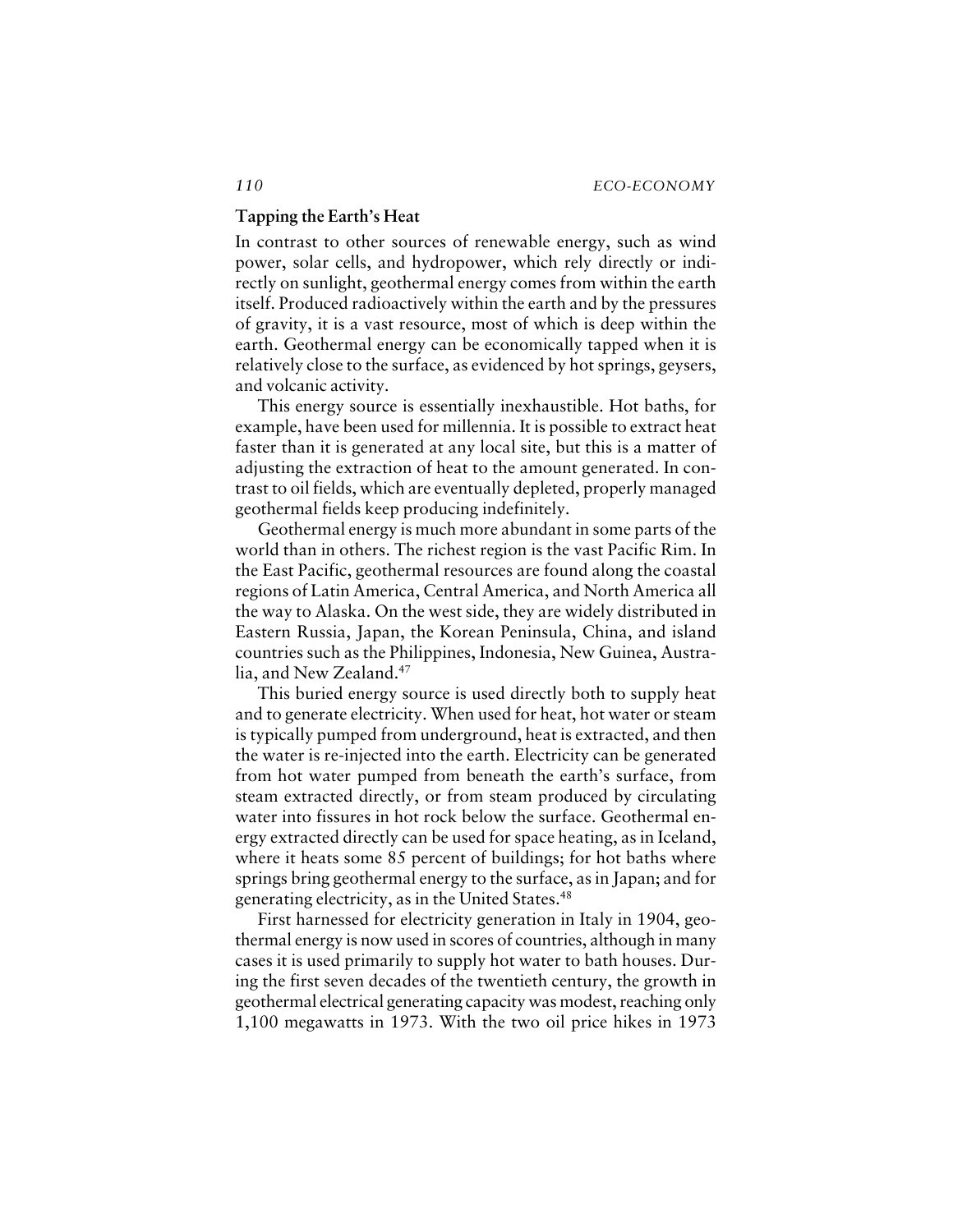and 1979, however, use of geothermal energy began to grow. By 1998, it had expanded nearly eightfold, to 8,240 megawatts. (See Figure  $5-4.$ )<sup>49</sup>

The United States, with more than 2,800 megawatts of capacity, is the world leader in tapping this energy source. But as a share of national electricity generation, other, smaller countries are far ahead. Whereas the United States gets only 1 percent of its electricity from geothermal energy, Nicaragua gets 28 percent and the Philippines, 26 percent.<sup>50</sup>

Most countries have barely begun to tap their wealth of geothermal energy. For countries rich in geothermal energy, such as those on the Pacific Rim, bordering the Mediterranean Sea, and along Africa's Great Rift, geothermal heat is potentially a huge source of energy—and one that does not disrupt the earth's climate. In Japan, an abundance of geothermal energy is close to the surface, as the thousands of hot spring spas throughout the country attest. It is estimated that the potential electrical generating capacity of geothermal energy in Japan could meet 30 percent of the country's needs. Some countries are so well endowed that they can run their economies entirely on geothermal energy.<sup>51</sup>

In a time of mounting concern about climate change, many governments are beginning to exploit the geothermal potential. The U.S. Department of Energy, for example, announced in 2000 that it was launching a program to develop the rich geothermal energy resources in the western United States. The goal is to have 10 per-



Figure 5-4. World Geothermal Power, 1950-98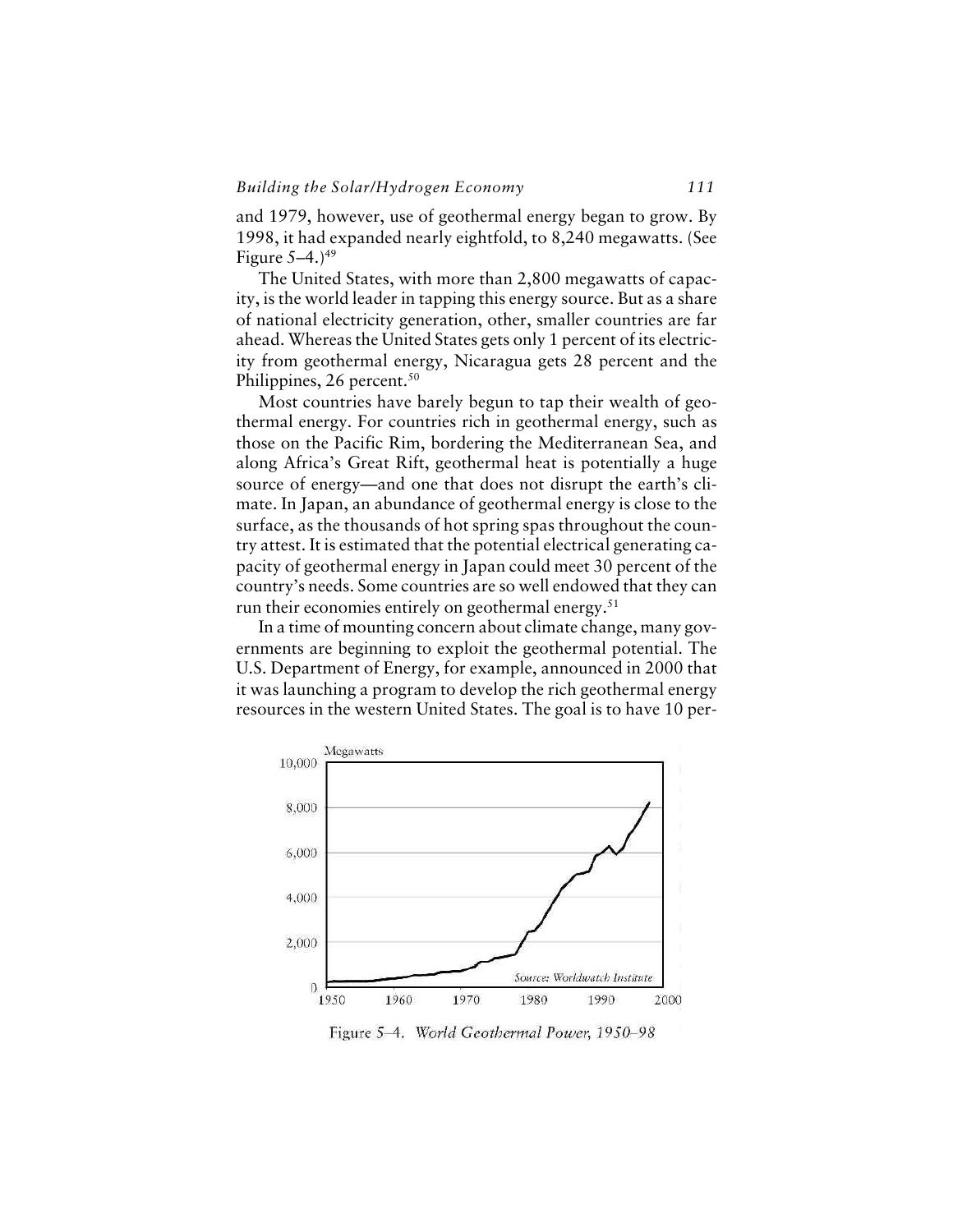cent of the electricity in the West coming from geothermal energy by 2020.<sup>52</sup>

# **Natural Gas: The Transition Fuel**

Over the last half-century, the use of natural gas has increased 12 fold. Indeed, in 1999 natural gas eclipsed coal as a world source of energy, making it second only to oil. (See Figure 5–5.) This growth in natural gas use is fortuitous, because as this energy source grows, the storage and distribution system—whether long-distance pipelines or the detailed distribution networks within cities that supply natural gas to individual residences—is also expanding, setting the stage for the eventual switch to a hydrogen economy.<sup>53</sup>

Natural gas could overtake oil as the world's leading source of energy within the next 20 years, particularly if an anticipated downturn in oil production comes in this decade rather than the next. Natural gas has gained in popularity both because it is a cleanburning source of energy and because it is less carbon-intensive than either coal or oil. It emits scarcely half as much carbon as coal does for each unit of energy produced. In contrast to both coal and oil, which often emit sulfur dioxide and nitrous oxides when burned, gas burns cleanly.<sup>54</sup>

It is this clean-burning quality that has appealed to governments as a way of reducing air pollution. In China, for example, shifting from coal to natural gas for both industrial and residential uses is

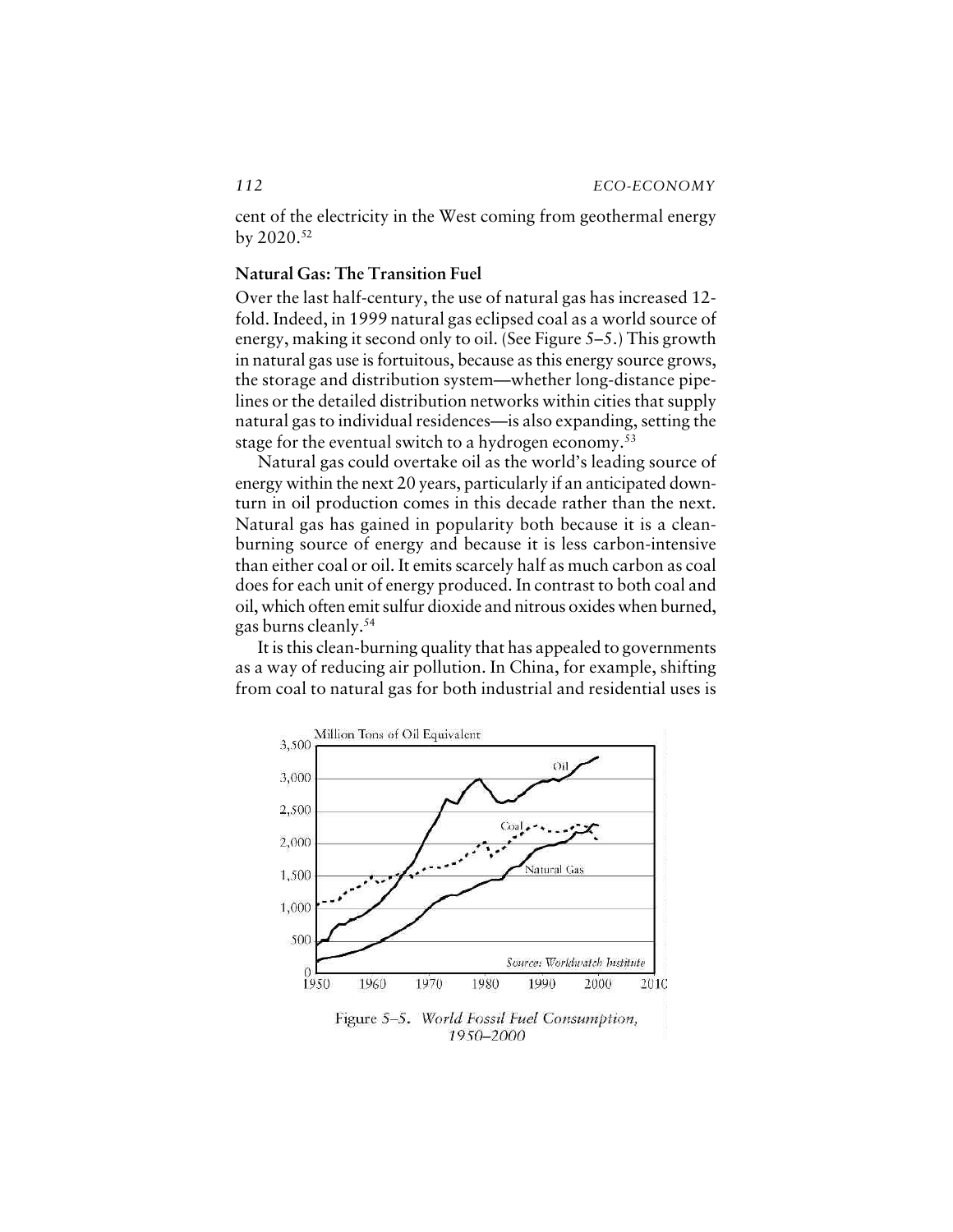reducing the urban air pollution that has claimed literally millions of lives in recent years. As part of its long-term planning, China is building a new pipeline from gas fields discovered in its far northwest to the city of Lanzhou in Gansu Province. The government has also approved the import of natural gas and is now planning to build a pipeline linking Russia's Siberian gas fields with Beijing and Tianjin, both leading industrial cities.<sup>55</sup>

Natural gas's potential to play a central role in the transition from the fossil fuel era to the solar/hydrogen era has not escaped the more progressive leaders in this industry. For example, Gasunie, the Netherlands natural gas utility, expects to be a major player in this transition. Although Gasunie now transports natural gas from the North Sea gas fields across the Netherlands to other countries in Europe, the firm plans eventually to use offshore wind power to generate electricity, converting it into hydrogen that will then be moved through the pipeline system now used for natural gas.<sup>56</sup>

In the United States, Enron, a Texas-based natural gas company that in recent years has become a global energy company, is also keenly aware of the part it can play in the transition to the new energy economy. In recent years, it has purchased two wind companies, which gives it the capacity to exploit the vast wind resources of Texas. This abundance of wind to generate cheap electricity and produce hydrogen gives Enron the option of one day feeding the hydrogen into the same distribution network of pipelines that it now uses to distribute natural gas in the Northeast and Midwest.<sup>57</sup>

A similar situation exists in China, where the development of natural gas fields in the northwest and the pipelines used to carry the gas eastward to industrial cities could one day be used to carry hydrogen produced with the region's wealth of wind resources. (The installation of wind turbines along with the more traditional windbreaks of trees in areas where soil is vulnerable to wind erosion could also help control erosion and the dust storms that blow across the country to Beijing and other cities.)

Natural gas companies are well positioned to be leaders in building the solar/hydrogen economy. They may someday invest in wind electric generation in remote regions that have a wealth of wind, and then use that electricity to electrolyze water and produce hydrogen. This could then be exported in liquid form, much as natural gas is now compressed into liquid form for shipping in tankers.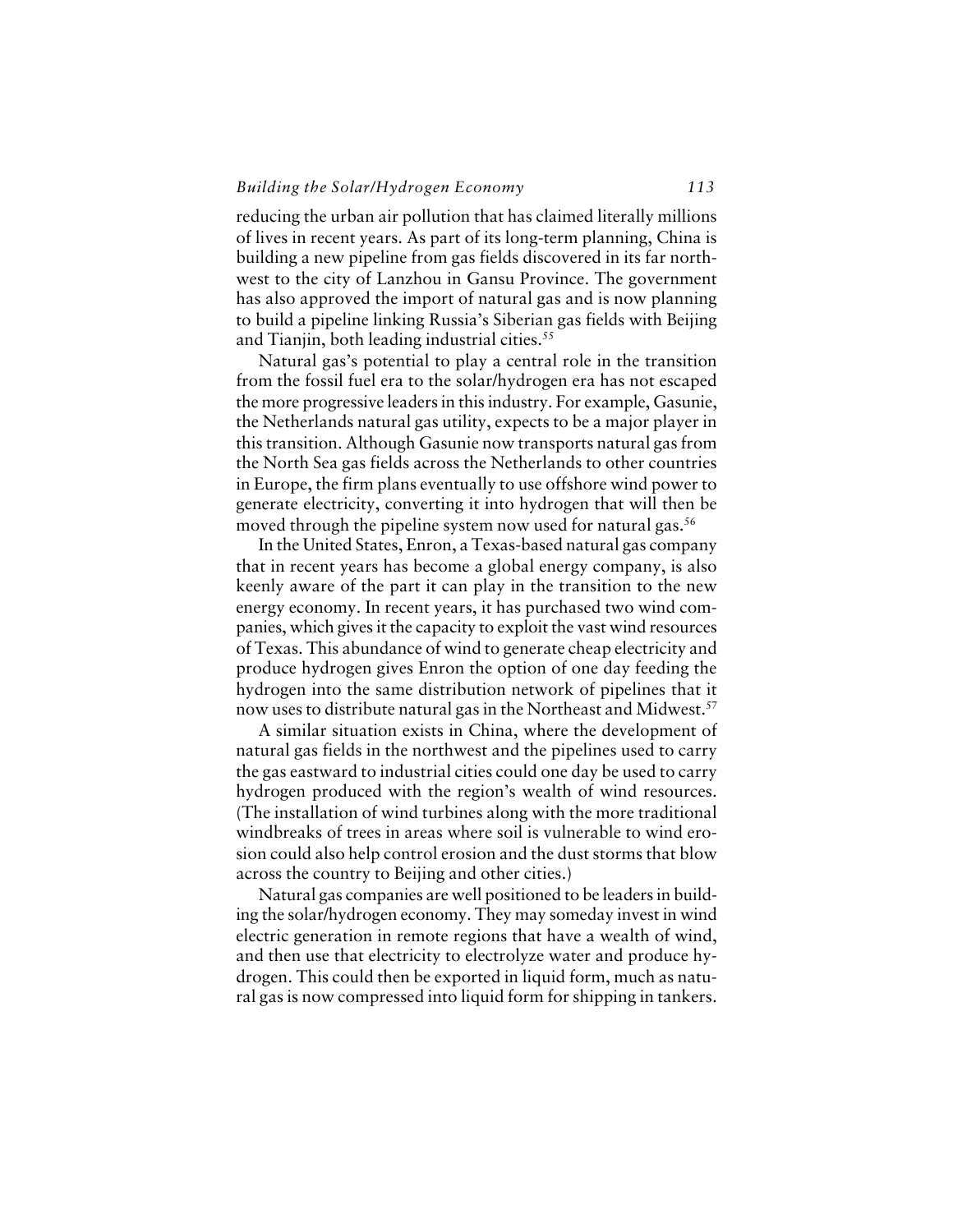# **Getting to the Hydrogen Economy**

The transition from fossil fuels to a solar/hydrogen energy economy can be seen in the widely differing growth rates among the various sources of energy. (See Table 5–2.) During the 1990s, wind power grew by a phenomenal 25 percent annually, expanding from 1,930 megawatts in 1990 to 18,449 megawatts in 2000. Sales of solar cells, meanwhile, grew at 20 percent a year, while geothermal energy grew by 4 percent annually. Hydropower, the fourth renewable energy source, grew at 2 percent a year.

Table 5–2. *Trends in Energy Use, by Source, 1990–2000*

| <b>Energy Source</b> | Annual Rate of Growth |
|----------------------|-----------------------|
|                      | (percent)             |
| Wind power           | 25                    |
| Solar cells          | 20                    |
| Geothermal power     |                       |
| Hydroelectric power  | 2                     |
| Natural Gas          | 2                     |
| Oil                  | 1                     |
| Nuclear Power        | 0.8                   |
| Coal                 |                       |

*Source:* Worldwatch Institute, *Vital Signs 2001* (New York: W.W. Norton & Company, 2001), pp. 40–47.

Among the fossil fuels, natural gas grew the fastest, at 2 percent annually, followed by oil at 1 percent. Coal use declined by 1 percent a year, with the actual decline coming after 1996. Nuclear power continued to grow, but just barely, averaging less than 1 percent a year during the decade.

The contrasting growth rates among the various energy sources were even greater in the year 2000 than during the 1990s. World wind generating capacity grew by 32 percent and sales of solar cells by 43 percent. The burning of coal, the fossil fuel that launched the industrial era, declined by 4 percent in 2000; natural gas increased by 2 percent; and oil increased by 1 percent. Nuclear power expanded by less than 1 percent. These data for the latest year with the dramatic gains in wind and solar combined with the sharp decline for coal—indicate that the restructuring of the energy economy is gaining momentum.<sup>58</sup>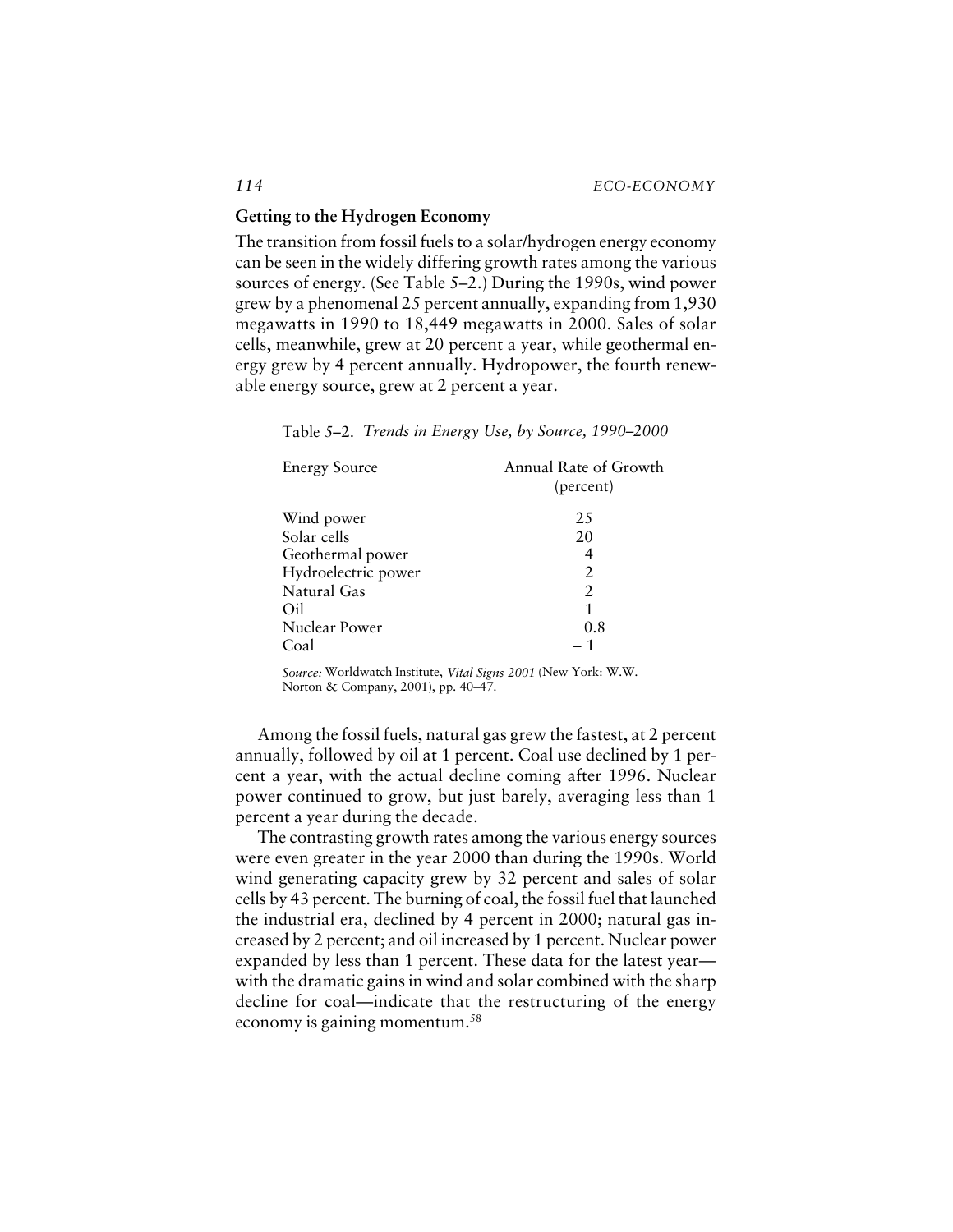# *Building the Solar/Hydrogen Economy 115*

Coal is the first fossil fuel to peak and begin to decline. After reaching a historic high in 1996, production dropped 7 percent by 2000 and is expected to continue declining as the shift to natural gas and renewables gains momentum. Coal consumption is declining sharply in both the United Kingdom, the country where the Industrial Revolution began, and in China, the world's largest user.<sup>59</sup>

The shift in the fortunes of nuclear power could hardly be more dramatic. In the 1980s, world nuclear generating capacity expanded by 140 percent; during the 1990s, it expanded by 6 percent. Confronted with decommissioning costs of power plants that could rival the original construction costs, the energy source that was to be "too cheap to meter" is now too costly to use. Wherever electricity markets are opened to competition, nuclear power is in trouble. With a number of older plants scheduled to close, its worldwide use is likely to peak and start declining in a matter of years.<sup>60</sup>

Nuclear power plant closings are now under way or slated in the years immediately ahead in many countries, including Bulgaria, Germany, Kazakhstan, the Netherlands, Russia, the Slovak Republic, Sweden, and the United States. In three countries once solidly committed to this energy source—France, China, and Japan nuclear power is losing its appeal. France has extended its moratorium on new plants. China has said it will not approve any additional plants for the next three years. Japan's once ambitious program is in trouble. A serious accident in September 1999 at a nuclear fuel fabrication plant north of Tokyo has reinforced rising public concerns about nuclear safety in Japan.<sup>61</sup>

Meanwhile, the use of wind and solar cells is growing by leaps and bounds. The spectacular growth in wind-generated electricity is driven by its falling cost. With the new advanced-design wind turbines, electricity is being generated at less than  $4\phi$  per kilowatthour in prime wind sites—down from  $18¢$  a decade ago. Surpluses of wind-generated electricity on long-term contracts can guarantee the price, something those relying on oil or natural gas cannot do. With annual additions of wind capacity during the late 1990s exceeding those of nuclear power, the torch is passing to a new generation of energy technologies.<sup>62</sup>

In contrast to the old energy economy, in which a handful of countries control the supply, the new energy sources are widely dispersed. The economic opportunity for developing countries to develop their indigenous energy sources promises a strong boost to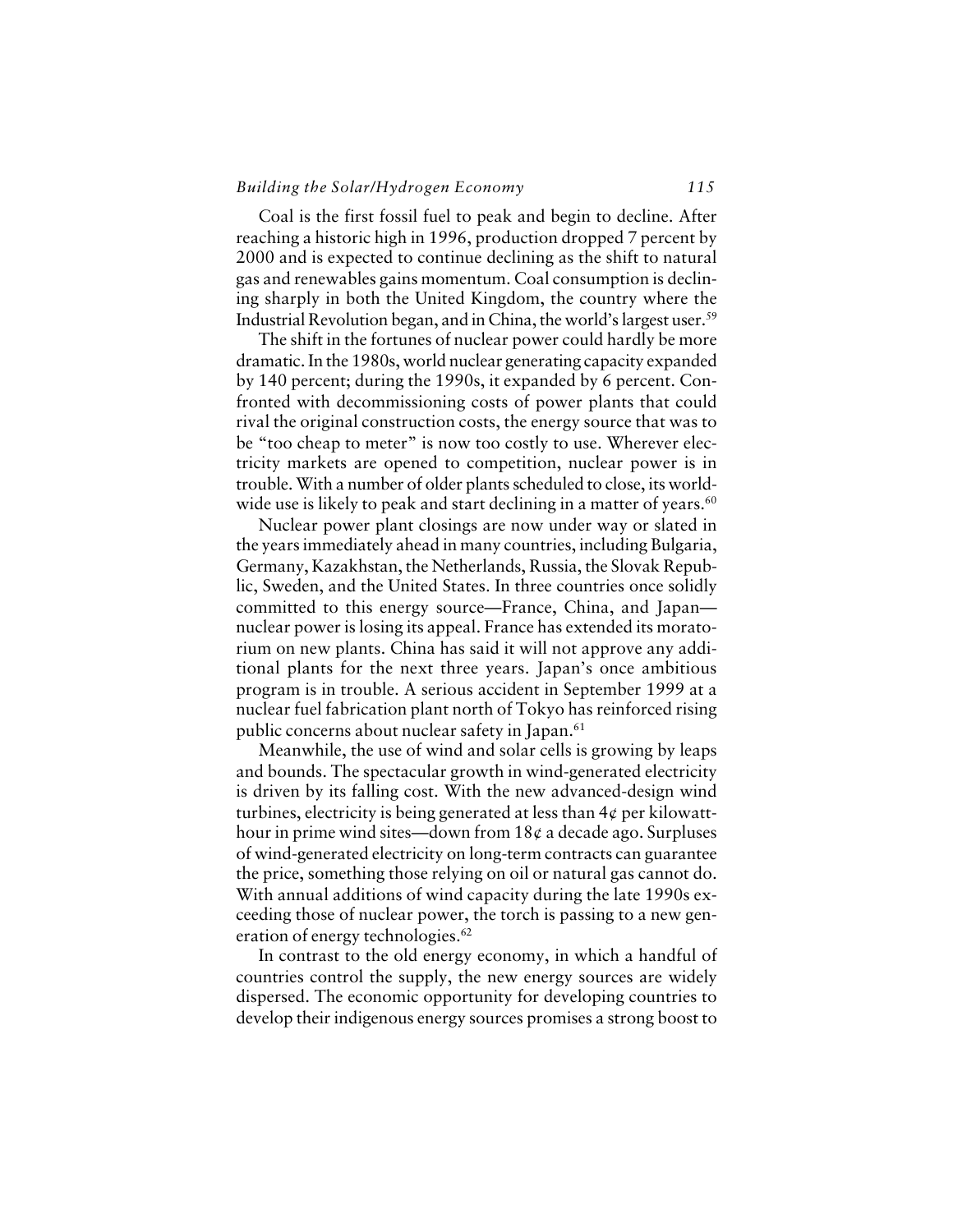their overall development. New coalitions are evolving in support of the new energy sources, such as the one between U.S. environmental and agricultural groups in support of wind power development.

Satisfying the local demand for electricity from wind is not the end of the story. As noted earlier, cheap electricity produced from wind can be used to electrolyze water, producing hydrogen. At night, when electricity demand falls, electricity from wind farms can be used to power hydrogen generators to produce fuel for automobiles, trucks, and tractors.

With the first automobiles powered by fuel cell engines expected on the market in 2003 and with hydrogen as the fuel of choice for these new engines, a huge new market is opening up. As noted earlier, Royal Dutch Shell is already opening hydrogen stations in Europe. William Ford, the youthful chairman of the Ford Motor Company board, has said he expects to preside over the demise of the internal combustion engine.<sup>63</sup>

The economic benefits of developing local low-cost renewable sources of energy are obvious. In a community, for example, that gets its electricity from wind power, the money spent for electricity stays largely in the region. Developing wind resources thus promises to help rural communities in many countries, providing a welcome supplemental source of income and employment.

As the world energy economy is restructured, so, too, will the rest of the economy change. The geography of economic activity will be altered, in some cases dramatically. The traditional siting of heavy industry, such as steel production, in areas where coal and iron ore are found in close proximity will no longer be necessary. In the future, energy-intensive industries will be located in windrich regions rather than coal-rich regions. Countries that were once importers of energy may become self-sufficient, even exporting electricity or hydrogen.

One of the characteristics of the new energy economy is that it will rely much more on decentralized small-scale power sources rather than a few large, centralized systems. Small-scale energy systems designed to satisfy the needs of individual homes, factories, or office buildings will become much more common. Instead of a few highly concentrated energy sources, the world will be turning to vast numbers of small individual sources of energy. Fuel cells powered with hydrogen and the highly efficient combined-cycle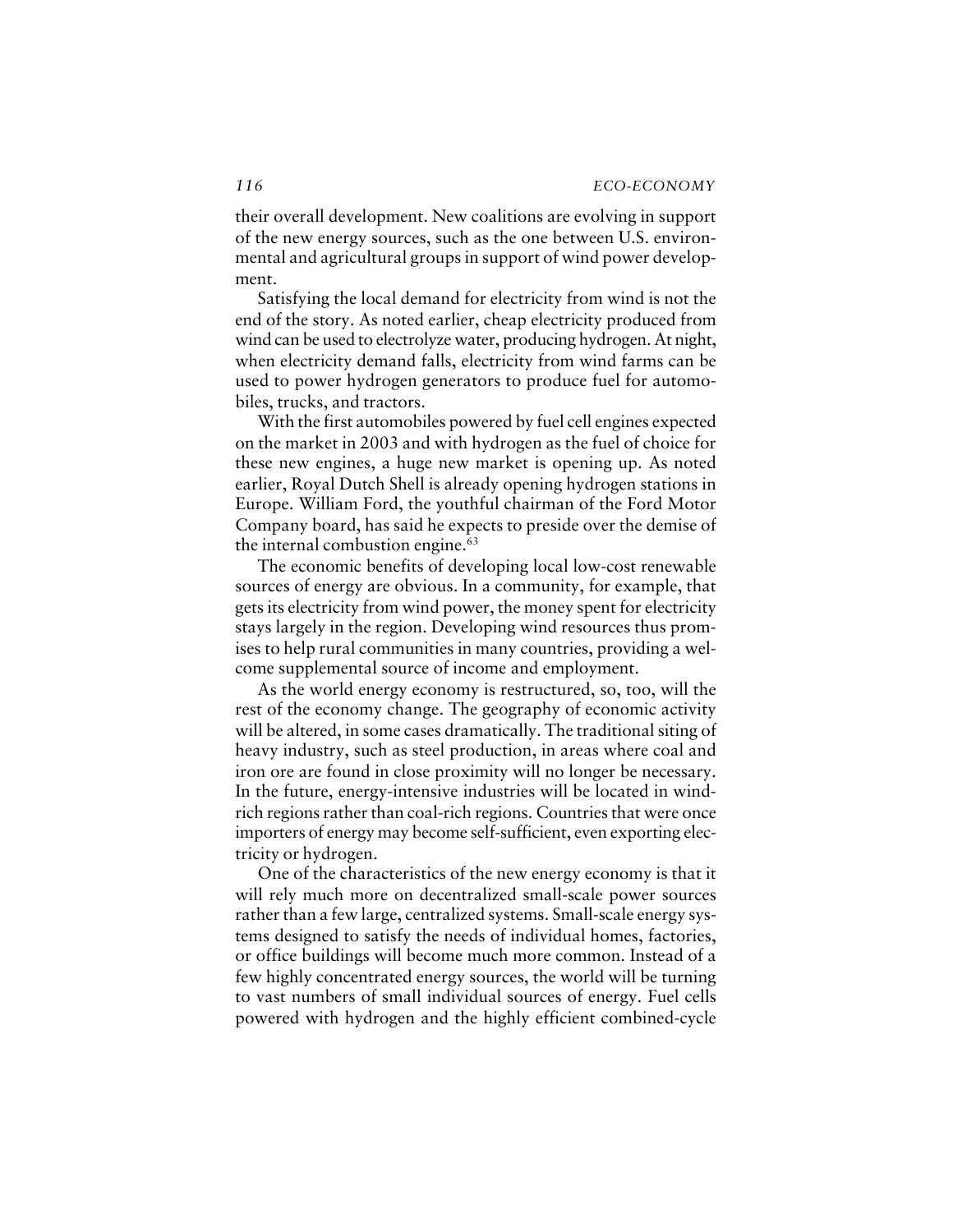gas turbines that are powered by either natural gas or hydrogen will become common. Fuel cells can be used to generate electricity for office buildings, factories, or individual homes or to power automobiles.

In the eco-economy, hydrogen will be the dominant fuel, replacing oil, much like oil replaced coal and coal replaced wood. Since hydrogen can be stored and used as needed, it provides perfect support for an energy economy with wind and solar power as the main pillars. If this pollution-free, carbon-free energy source can be developed sooner rather than later, many of our present energy-related problems can be solved. Electricity and hydrogen can together provide energy in all the forms needed to operate a modern economy, whether powering computers, fueling cars, or manufacturing steel.

On first reflection, such an energy system may seem a farfetched idea. But two decades ago, the idea of desktop or laptop computers and Internet communication seemed equally farfetched. As Seth Dunn of Worldwatch Institute notes, what is most inconceivable is that an information-age economy should be powered by a primitive, industrial-age energy system. As corporate and government decisionmakers begin to understand the need to restructure the energy economy, and just how economical and practical a zeroemissions, carbon-free energy system can be, then they may finally summon the sort of effort that supported the last great energy transition—the one from wood to fossil fuels a century ago.<sup>64</sup>

If the goal is to expand wind electric generation fast enough to accelerate the phaseout of coal, it would mean extraordinarily rapid growth in wind energy. Is such growth possible? Yes. The growth in the Internet provides a model. Between 1985 and 1995, the number of host computers on the Internet more than doubled each year. In 1985, there were 2,300 host computers on the Internet. By 1995, there were 14,352,000.<sup>65</sup>

A back-of-the-envelope calculation indicates what kind of growth would be needed for wind to become the foundation of the global energy economy, and how much it would cost. What would happen if wind electric generation doubled each year for the next 10 years, as adoption of the Internet did? Assume for the sake of calculation that in 2000 the world had 20,000 megawatts of windgenerating electricity online and that in 2001 this doubled to 40,000 megawatts, then in 2002 to 80,000 megawatts, and so forth. At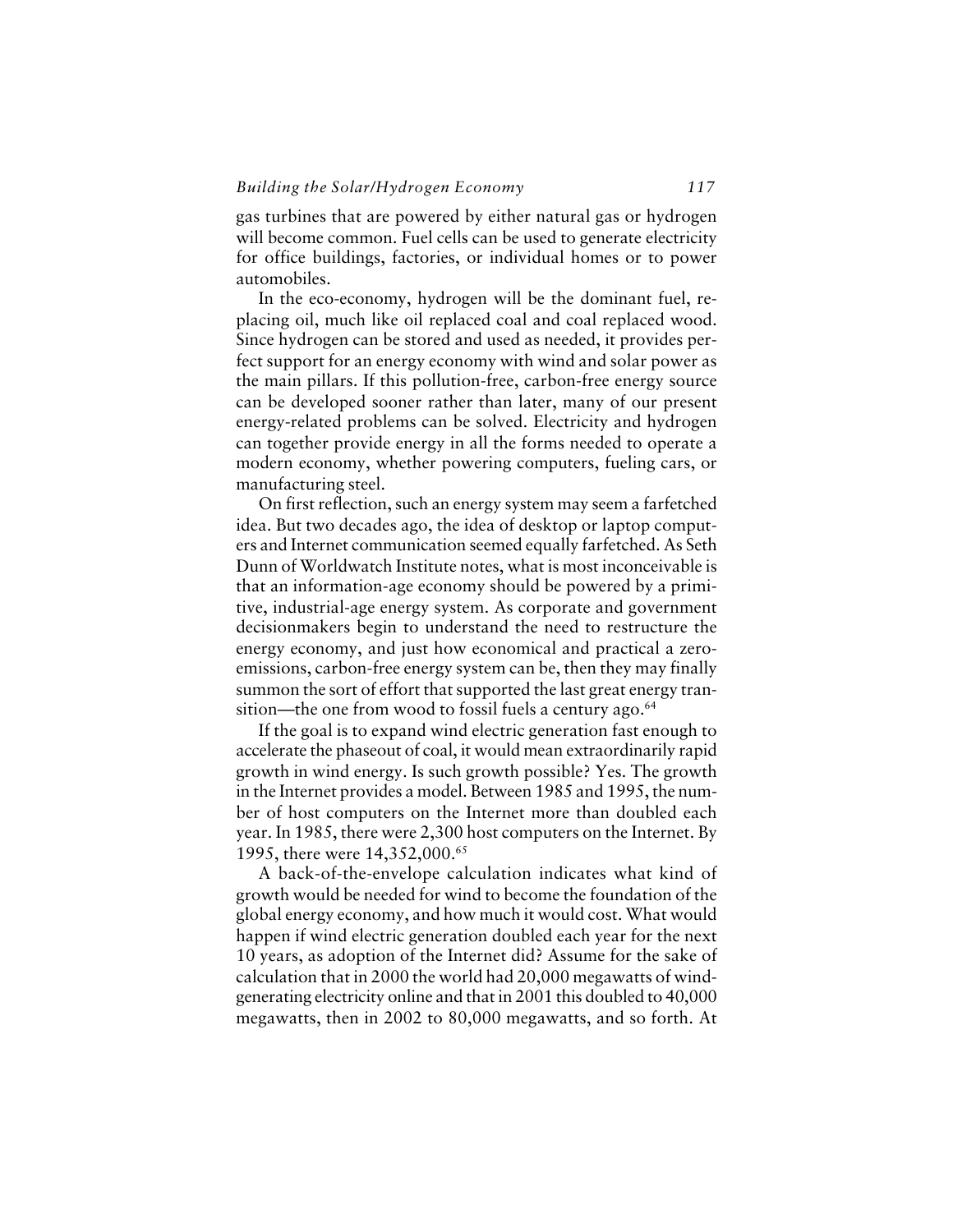this rate, by 2005, it would be 640,000 megawatts—nearly enough to meet all U.S. electricity demand. By 2010, it would reach 20.4 million megawatts of wind generating capacity, far beyond today's 3.2 million megawatts of world generating capacity or the projection of 4 million or so megawatts of capacity needed by 2010. This would not only satisfy world electricity needs, it could meet other energy needs as well—including those for transportation and heavy industry as well as residential uses.<sup>66</sup>

How much would this cost? Assuming generously that it would take \$1 million of investment per megawatt of electricity, 10 million megawatts of wind power capacity would require an investment over the next 10 years of \$10 trillion. This would amount to roughly \$1 trillion a year—about double what the world spent for oil in 2000, or just 2.5 percent of the gross world product of \$40 trillion. Another financial reference point, which is in some ways more relevant, is the \$700 billion that the world's governments have been spending each year on environmentally destructive activities, such as coal mining, excess fishing capacity, and overpumping of aquifers. (See Chapter 11.) Shifting these subsidies into investment in wind development would accelerate the evolution of an eco-economy on several fronts simultaneously. This calculation simply illustrates that if the world wants to move quickly to eliminate excessive carbon emissions, it can do so.<sup>67</sup>

The transition from a fossil-fuel- or carbon-based economy to a high-efficiency, hydrogen-based economy will provide enormous investment and employment opportunities across the globe. The question is not whether there will be an energy revolution. It is already under way. The only questions are how rapidly it will unfold, whether it will move fast enough to prevent climate change from getting out of hand, and who will benefit most from the transition.

Realistically, how fast could wind generation expand during this decade? During the 1990s it expanded at 25 percent a year, with only a half-dozen countries accounting for most of the growth. If all countries with commercially viable wind sites began developing their wind, how fast could it expand? Could it double each year? That would be tough, requiring a mobilization akin to that during World War II. There might be a few annual doublings early in the decade while the base is still small, but then the rate of expansion would slow. How fast the world develops wind resources will de